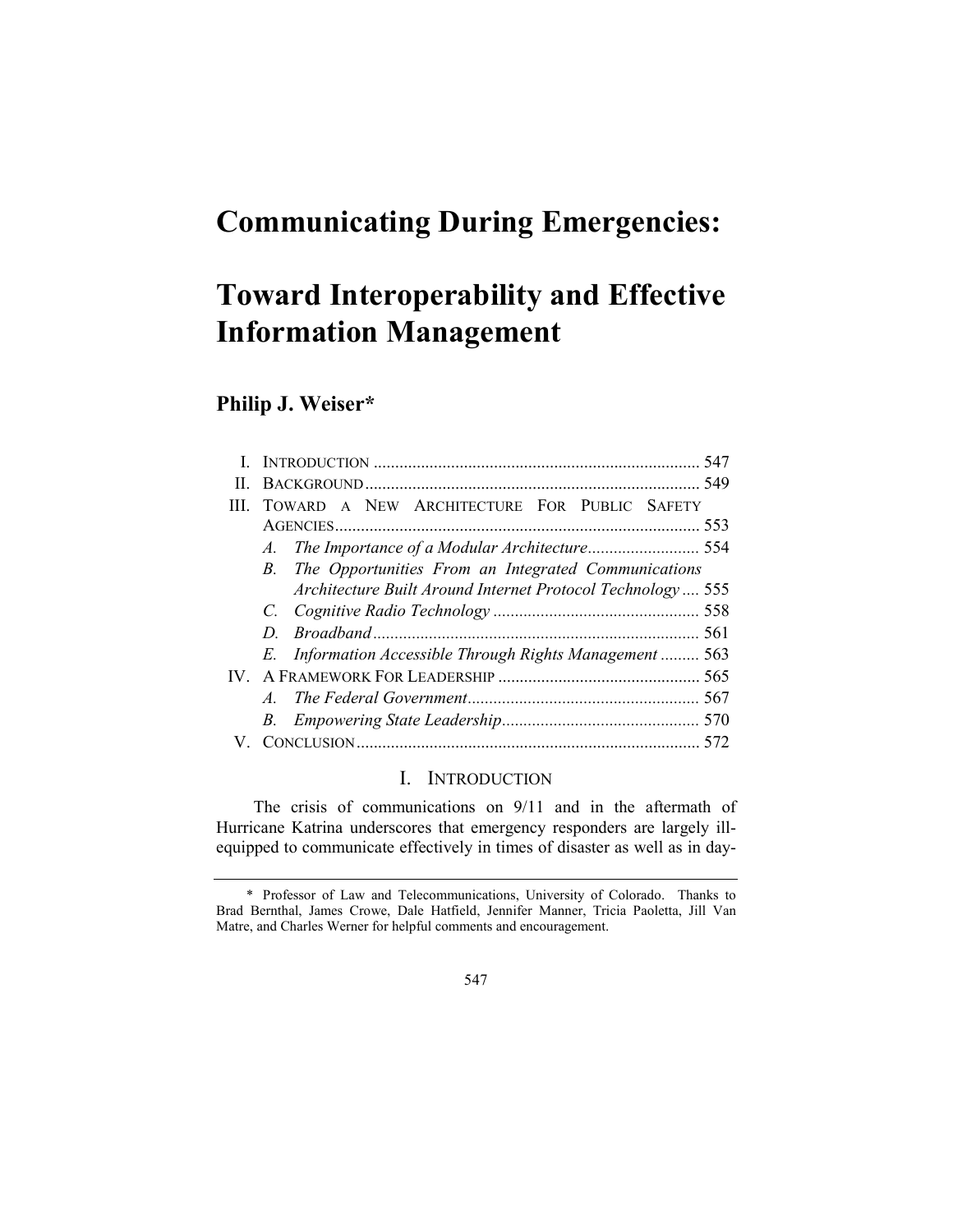to-day emergency situations that require the coordination of several different public safety agencies. The reason for this state of affairs is that public safety agencies traditionally have made individualized decisions about information and communications technology,<sup>1</sup> generally failing to purchase state-of-the-art technology that operates effectively and interoperates with others involved in emergency response. Thus, even in today's Internet-connected world, public safety agencies continue to rely on single-purpose technologies that do not provide economies of scale, network flexibility, or the broader functionalities routinely used by the military and private sector enterprises.

Unfortunately, the failings among public safety communications systems on 9/11 and in the wake of Hurricane Katrina were entirely predictable and avoidable. After all, "[d]espite numerous after-action reports, public safety services have yet to make significant progress in comprehensively addressing interoperability."<sup>2</sup> Part of this failing can be explained by the traditional reluctance of public safety communications managers to invest in new technologies; in many cases, such managers claim that only traditional land mobile radio ("LMR") services designed specifically for their use can meet their needs.<sup>3</sup> Thus, until public safety agencies are willing to embrace technologies other than their traditional LMRs, they will continue to possess limited communications capabilities and perpetuate the failings of our current system.

To change the culture and realities of public safety communications, policymakers must develop a new architecture for the use of information and communications technologies (i.e., one that leverages the power of Internet technology) and provide a framework for leadership (subject to benchmarking) to transition to a next generation system for public safety communications. Such a culture change would include not only an embrace of new technologies, but a new framework for technology leadership—at

 <sup>1.</sup> This Article uses the term "public safety" to capture a broad range of entities involved in emergency response. In particular, it emphasizes that opportunities to use information and communications technology effectively are not limited to traditional "first responders" (such as fire and police), but also extends to all of those likely to respond to emergency situations (ranging from agencies concerned with transportation infrastructure to public health providers to the 9-1-1 system to electric utilities). Moreover, this Article also takes a broad view of information and communications technology—including not simply wired and wireless local telecommunications networks, but also the information technology associated with accessing and sharing critical information. Nonetheless, it sometimes uses as shorthand the term "public safety communications."

<sup>2</sup>. See William L. Pessemier, Top Priority: A Fire Service Guide to Interoperable Communications 2, International Association of Fire Chiefs (2006), http://www.interoperabi lity.publicsafety.virginia.gov/pdfs/FireService-InteropHandbook.pdf.

 <sup>3.</sup> Larry Irving, Land Mobile Spectrum Planning Options, app. at 1, Oct. 19, 1995, http://www.ntia.doc.gov/osmhome/reports/slye\_rpt/appendix.html.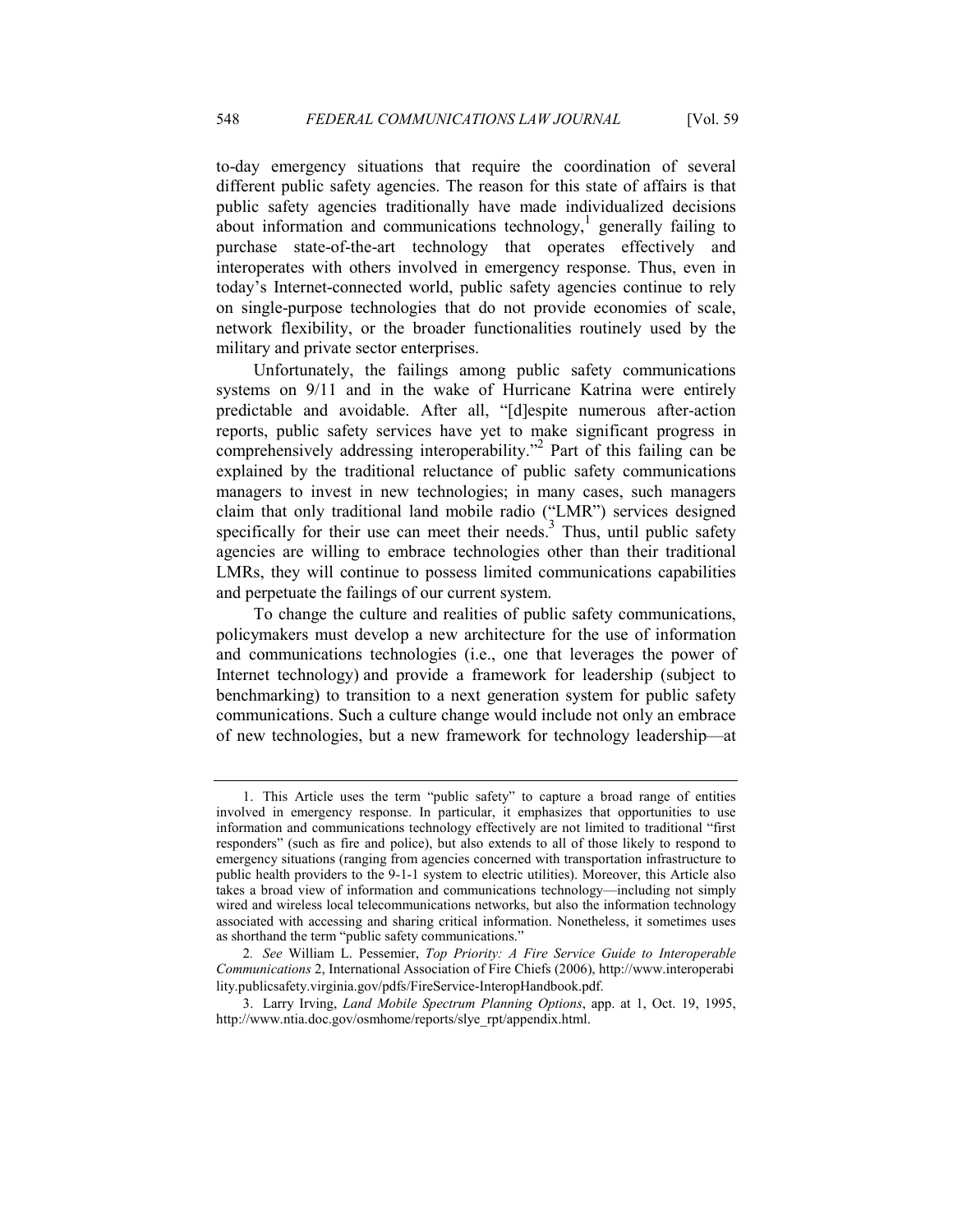the state or regional level—that spurs decision making in a coordinated fashion (and not through ad hoc decisions by over 50,000 different local agencies). In short, this Article explains which new technologies can transform public safety communications and which intergovernmental relations strategy will be necessary to facilitate the implementation of such technologies.

This Article proceeds in five parts. After this Introduction in Part I, Part II outlines the current state of public safety communications. Part III discusses five technological developments—multimode radio systems; Internet Protocol-based architectures; cognitive radio technology; broadband wireless systems; and distributed information management that can, taken together, dramatically improve the state of public safety communications. Part IV discusses the optimal intergovernmental strategy for developing and implementing such new technologies. Part V offers a short conclusion.

#### II. BACKGROUND

The state of information and communications management among today's emergency responders reflects a technological architecture that, in most cases, was designed and implemented based on (at best) 1980s technology. Consequently, for most emergency responders (ranging from police departments to fire departments to public health officials), their limited use of advanced information and communications technology largely reflects the fact that each agency has traditionally purchased special-purpose equipment designed for their particular needs. These needs, as traditionally understood, constituted merely the ability to talk to one another, with limited interest in interoperability, broadband connectivity, or adaptability to new technology.<sup>4</sup>

The traditional public safety mindset about information and communications technology focuses on the value of a radio link that provides each agency with a single channel for analog voice communications with their staff in the field. Consequently, as late as 1995, "most public safety radio systems remain[ed] based on 50-year old spectrum technology—i.e., single-channel, 15 kHz bandwidth analog FM radio—which has been superseded in many services by more efficient technology."<sup>5</sup> Over the last ten years, and particularly over the last five years (i.e., since 9/11), there is an increased awareness about the limits of

<sup>4</sup>. See Jon M. Peha, From TV to Public Safety: The Need for Fundamental Reform in Public Safety Spectrum and Communications Policy 3 (New America Foundation Working Paper No. 15, 2006), *available at* http://www.newamerica.net/publications/policy/from\_tv to public safety (setting out basic assumptions of public safety agencies).

 <sup>5.</sup> Irving, supra note 3, at app. 1.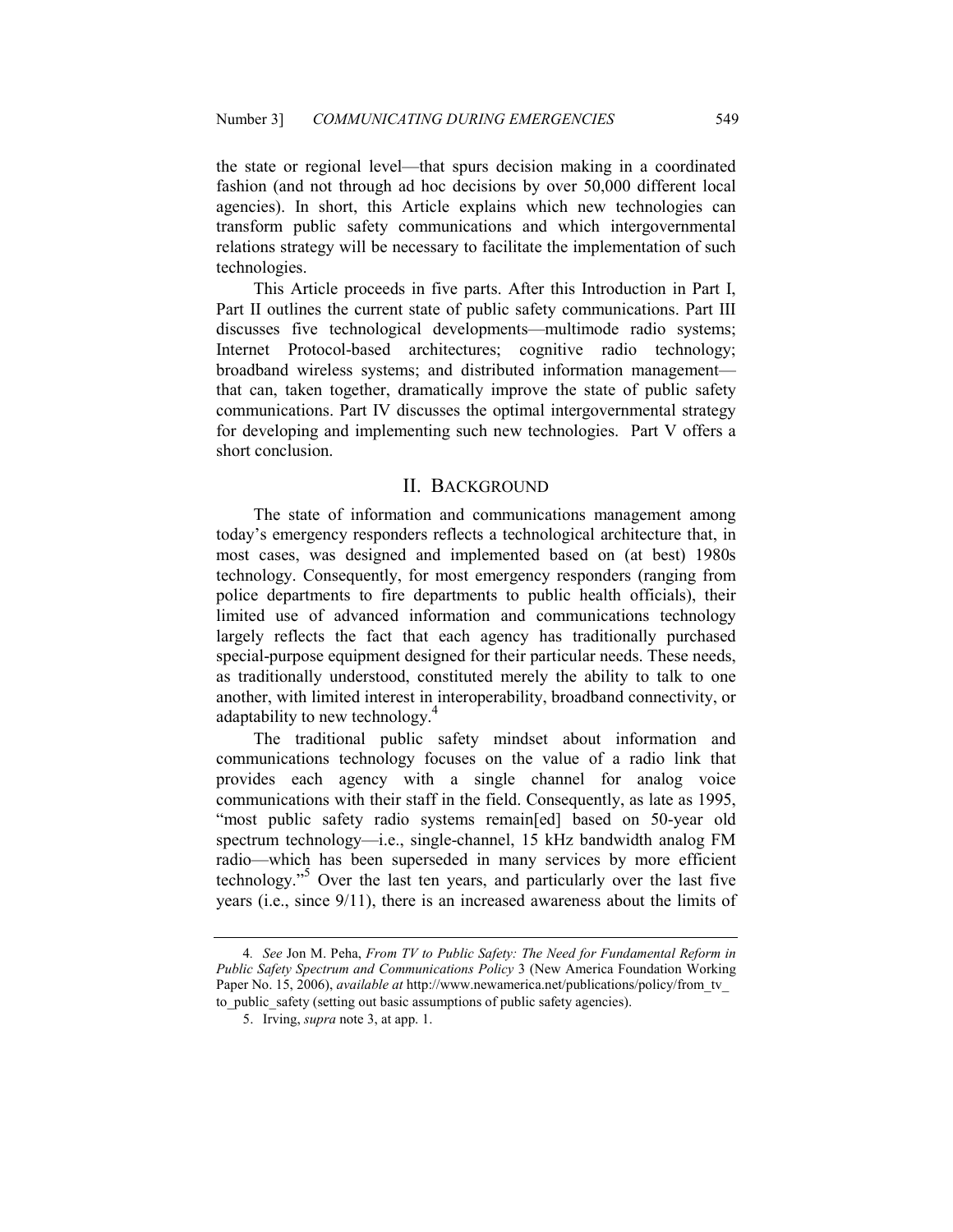such a system both in terms of its capabilities and its lack of interoperability with other systems. To address these limits, an oftprescribed cure is to develop "centralized trunked radio systems" that pool spectrum licensed to particular agencies and authorize two-way radio communications on an "as needed" basis,<sup>6</sup> thereby providing greater spectrum efficiency and interoperability between the different participating agencies.<sup>7</sup> Notably, such systems are far more efficient than their traditional counterparts because "[f]ar fewer channels are needed to serve multiple agencies if those channels are shared by all agencies, or equivalently, the same number of channels can support far more mobile users when channels are shared among agencies."<sup>8</sup>

To date, a number of jurisdictions have improved spectrum efficiency and interoperability by instituting systems of shared "digital trunked systems." Notably, the Alaska Land Mobile Radio ("ALMR") system provides an impressive example of how such a system can greatly improve public safety communications; in particular, the ALMR enables federal, state, and local governments to share frequencies.<sup>9</sup> In this arrangement, which is the first statewide sharing agreement of its kind, federal and state agencies pool their spectrum with the high-band VHF channels used for communications from mobile units and the state spectrum used for fixed infrastructure transmissions.<sup>10</sup> By so doing, the ALMR system operates

 <sup>6.</sup> Viktor Mayer-Schönberger, The Politics of Public Safety Interoperability Regulation, 29 TELECOMMS. POL'Y 831, 833 (2005) (suggesting a path to interoperability based on the "willingness of public safety agencies to replace their existing analog equipment with new digital-trunked infrastructure using a common standard and frequency.").

 <sup>7.</sup> As Dale Hatfield has explained:

Trunking systems are premised on the insight that pooling a group of channels together and giving the users access to all channels on an "as needed" basis provides better service by reducing the likelihood of a channel-busy condition. Trunking may be accomplished in a centralized or decentralized manner. In a centralized trunking system, information on the status of the pooled channels, e.g., in-use or idle, is stored in a computer like device or controller typically located at the base station transmitter or repeater site. A dedicated control channel is then used to exchange signaling information between the controller at the central site and the mobile units. In this architecture, the mobile units continuously monitor the control channel when they are in the idle state.

Dale N. Hatfield, Lessons From Trunked Radio Systems (2006) (working paper on file with the author).

 <sup>8.</sup> Id. See also Jon M. Peha, Protecting Public Safety With Better Communications Systems, IEEE COMM. MAG., Mar. 2005, at 9, available at http://www.comsoc.org/ci1/Publi c/2005/Mar/cireg.html (citations omitted) (noting opportunities for greater spectral efficiency).

 <sup>9.</sup> App'ns of State of Alaska Request for Waiver, Memorandum Opinion and Order, para. 1, DA 03-2612 (Aug. 7, 2003) [hereinafter Alaska Request].

 <sup>10.</sup> Donny Jackson, Trailblazers, MRT MAGAZINE, Apr. 1, 2006, available at http://mrt mag.com/mag/radio\_trailblazers/index.html.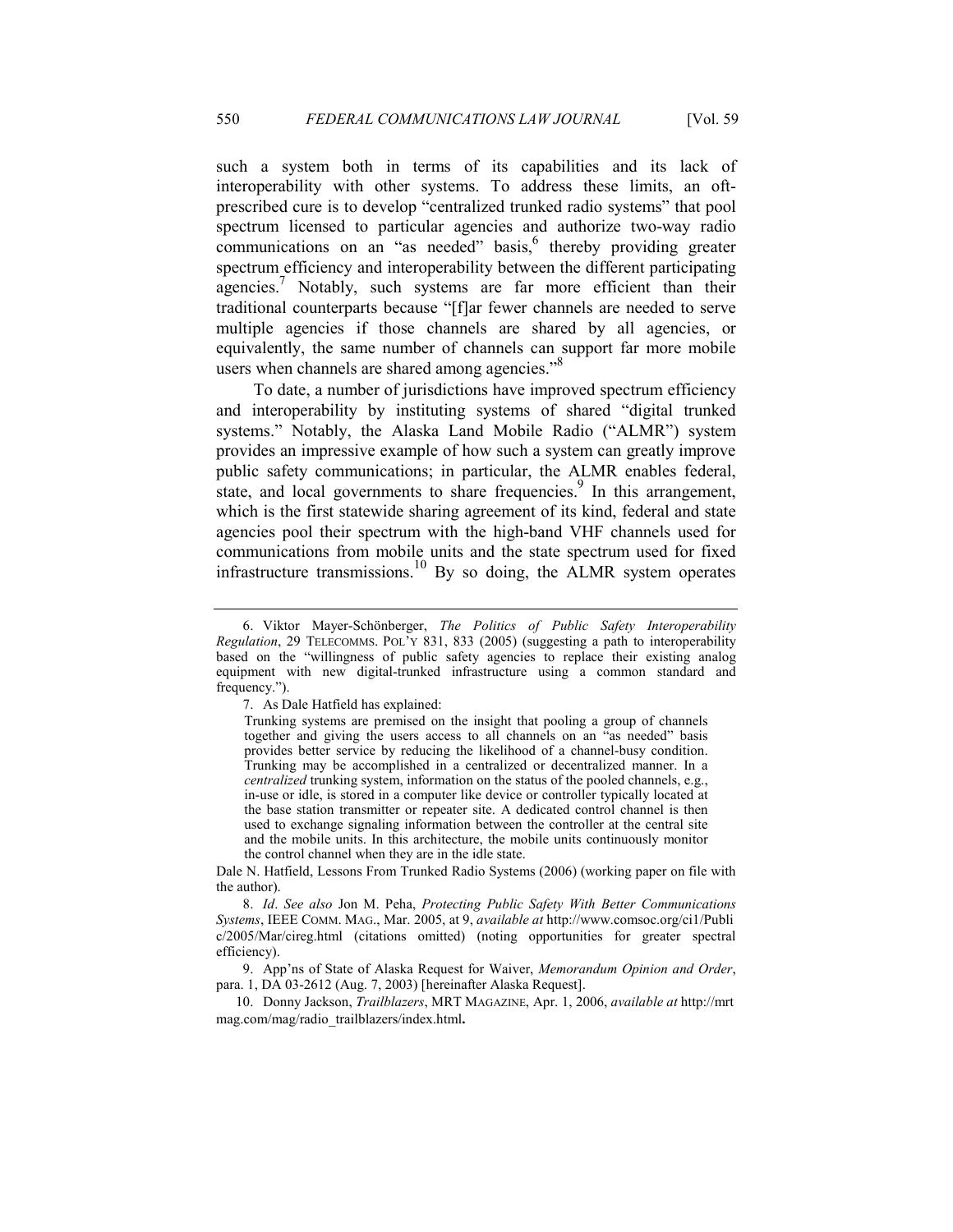more efficiently than conventional systems, allowing all of the relevant agencies "to use fewer channels to provide the same communications capability."<sup>11</sup> Moreover, the ALMR system has received "rave reviews" following a 2005 exercise where federal agencies (such as FEMA) worked in partnership with their local counterparts.<sup>1</sup>

To understand the traditional public safety mindset, one must appreciate that, in many cases, police officers value their radios more than their guns. Local LMR systems thus constitute a vital tool that police departments, for example, will often insist on controlling and operating themselves. Viewed from this perspective, it is understandable how even a single channel system dedicated to the police department may seem preferable to a multichannel, trunked system that is shared between different agencies and not controlled by the police department. In principle, trunked systems shared between different agencies should operate as or more effectively than traditional systems, but some departments have yet to adopt such systems, either based on a lack of funding, ineffective coordination, or a fear of the unknown. Whatever the reason for the challenges in promoting trunked radio systems that facilitate interoperability, it is important to appreciate—as Part III emphasizes—that such systems only solve interoperability issues to a limited degree (i.e., they generally leave some relevant agencies unconnected to the particular system<sup>13</sup>) and fail to address the larger and more systematic weaknesses of public safety communications systems.

As a result of the traditional resistance to new technologies, public safety agencies generally have used (even in the trunked system model) specialized blocks of spectrum that are paired with single-purpose radio infrastructure. In practice, this means that public safety agencies are limited to narrowband channels and do not benefit from the economies of scale garnered by commercial, off-the-shelf systems. To justify this practice, public safety agencies insist that only this model of communications can meet their needs. Relatedly, they often reject the suggestion that commercial providers could meet any of their communications needs, highlighting that their requirements are more demanding and could not be met by commercial providers.

 <sup>11.</sup> Alaska Request, supra note 9, at para. 18 (citation omitted).

 <sup>12.</sup> Jackson, supra note 10.

 <sup>13. &</sup>quot;The U.S. Conference of Mayors reports that 23 percent of the nation's 60,000 police and fire departments cannot communicate with each other over the radio, one-third cannot talk to county sheriffs, and most cannot talk to state or federal agencies." Spencer S. Hsu, FEMA Overhaul Debate Stalls Funds For Interoperable Radios, WASH. POST, Sept. 14, 2006, at A12.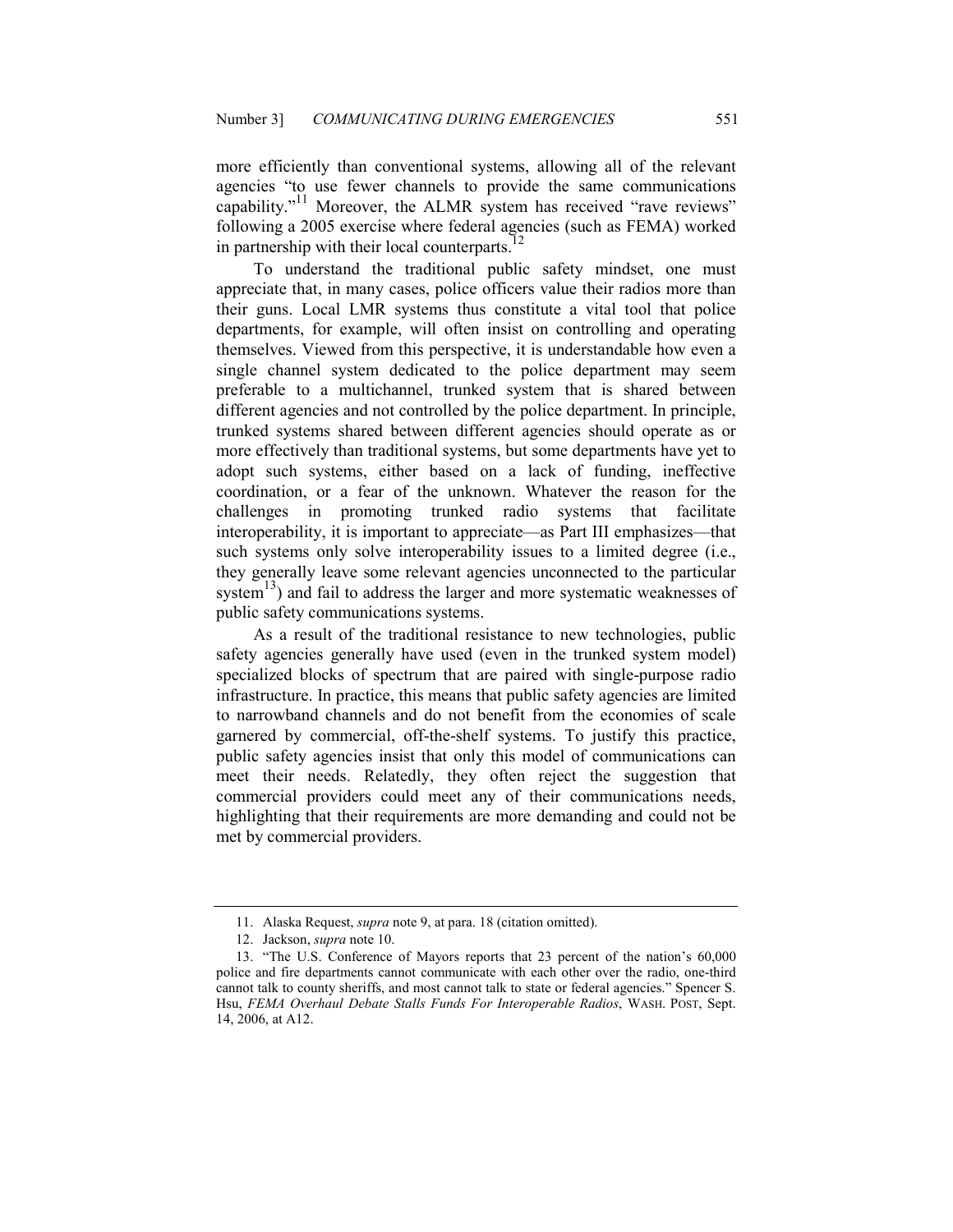Almost all observers agree that trunked radio systems improve upon the traditional model of public safety communications and that the relevant technology is well established (and has been for nearly twenty years).<sup>14</sup> Compared to the opportunities to improve public safety communications based on emerging technologies, the relative benefits of this upgrade are relatively minor. Consequently, unless the culture around public safety communications changes, the improvements related to the Internet Protocol revolution will not be adopted by public safety agencies, and they will continue to exist in their own state of technological isolation. Or, to use Thomas Hazlett's more colorful language, "[e]mergency radio services need to exit their government technology ghetto and get onboard advanced networks—as smart customers, not Soviet-style suppliers."<sup>15</sup>

As they currently exist, public safety communications systems are a case study of how not to develop an IT enterprise. First, the current model—centered on expensive single-purpose radio systems—ensures that most agencies adopt an architecture that does not allow for evolution and dynamism. Second, despite the aspirations of the Project 25 effort,  $16$  the model of "public safety exceptionalism" has left agencies isolated and with a limited number of vendors prepared to meet their needs by selling them expensive equipment. Finally, in a move that ignores the recent technological trends, public safety agencies generally depend on radios where the intelligence is hardwired in physical devices—as opposed to in a logical layer (e.g., consisting of Internet Protocol-related standards) that is easily configurable and extensible—that are only engineered for voice communications (and not data or video).

When policymakers talk about the public safety interoperability problem, they are generally reacting to the symptoms of a larger problem while failing to address the broader, systemic challenges. Going forward, policymakers should not continue to fund and encourage public safety agencies to adopt advanced shared systems built on a technologically

 <sup>14.</sup> Indeed, this may well be what Secretary Chertoff had in mind when he stated that the shortcomings in the state of emergency responders' communications are "not a technological challenge," but rather a management one. Michael Chertoff, Remarks at the Tactical Interoperable Communications Conference (May 8, 2006), available at http://www.dhs.gov/xnews/speeches/speech 0281.shtm. I certainly concur with this judgment, although, as discussed below, I think the better technological course is to pave the way for tomorrow's technology (as opposed to investing in yesterday's technology).

 <sup>15.</sup> Thomas W. Hazlett, Katrina's Radio Silence, FT.COM, Oct. 24, 2005, http://www.ft .com/cms/s/8defb2f6-4486-11da-a5f0-00000e2511c8.html.

 <sup>16.</sup> The "Project 25" initiative, spearheaded by the Association of Public Safety Communications Officials ("APCO") and supported by the Telecommunications Industry Association ("TIA"), has sought to craft a set of open standards that would invite entry and facilitate interoperability into the world of public safety communications. What Is Project 25?, PTIG, http://www.project25.org/modules.php?name=Content&file=viewarticle&id=2.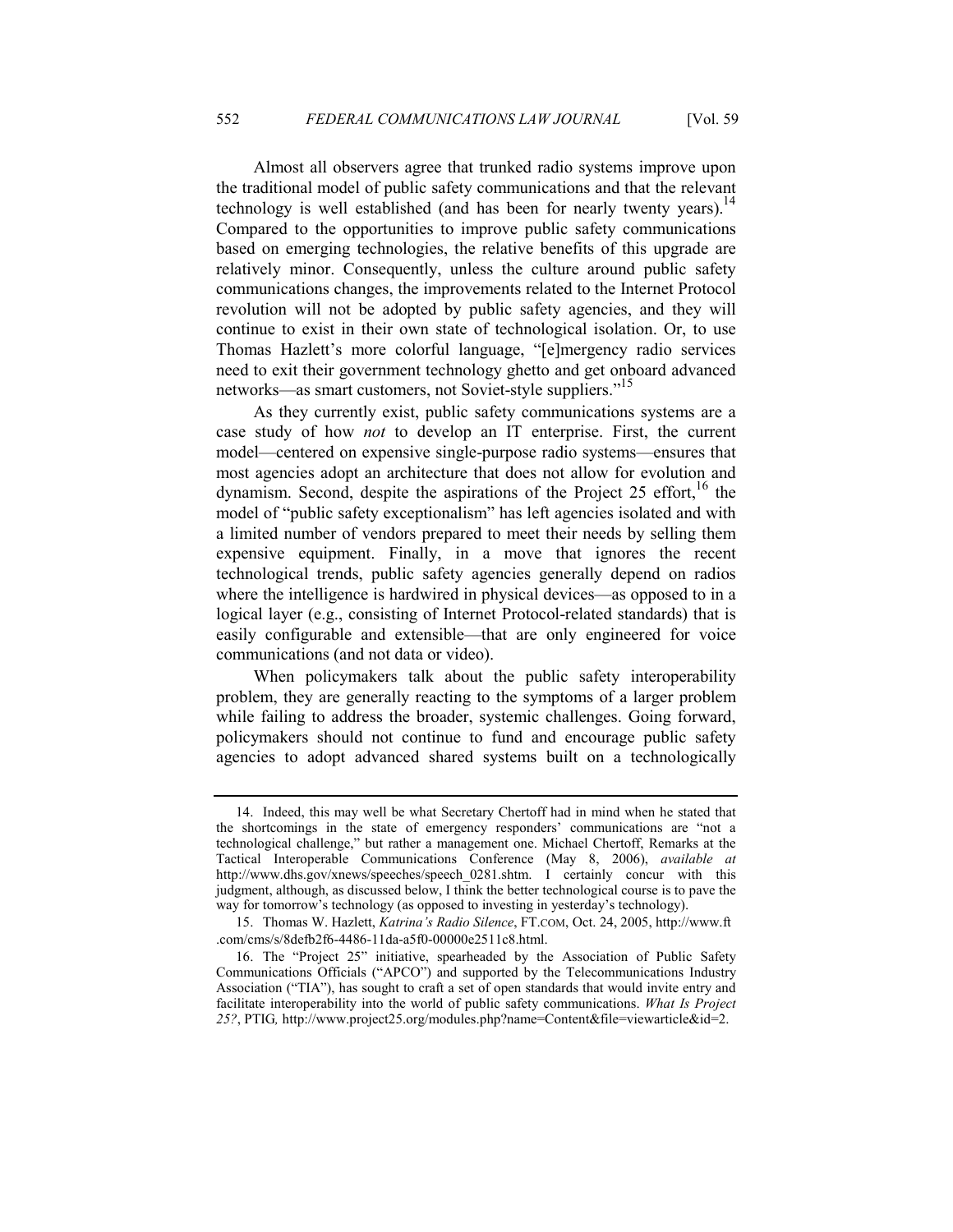antiquated model.17 Rather, they should embrace a broader architecture that can include a role for traditional LMRs as well as embrace a role for commercially available off-the-shelf equipment and technologies that can be readily adapted to meet the requirements of public safety. In so doing, policymakers should end the tradition of allowing public safety agencies to remain on a technologically isolated platform in the midst of ever-more powerful and innovative networks and equipment. In some cases, this tradition will be hard to break given that a number of current projects revolve solely around a shared trunking system specialized for particular public safety agencies and, as is always the case, it is difficult to abandon projects that have been in the development process for quite some time.<sup>18</sup> To continue ahead with such projects, however, would only exacerbate the current failings and defer the move to a more flexible and technologically advanced platform.

#### III. TOWARD A NEW ARCHITECTURE FOR PUBLIC SAFETY **AGENCIES**

Building on Part II's critique of the state of public safety communications, this Part develops the broad architecture and explains the specific technologies that promise—if given an opportunity—to transform public safety communications. In short, this Part focuses on five related technologies that mutually reinforce one another: (1) a modular architecture; (2) a reliance on Internet Protocol technology; (3) the use of cognitive radio technology; (4) the development of broadband access technology; and (5) the use of rights management to shared information resources. Taken together, these technologies promise to enable public safety agencies to operate in a more technologically dynamic climate and to achieve far greater levels of operability and interoperability than possible with a strategy centered on centralized trunked systems.<sup>19</sup>

 <sup>17.</sup> Some have suggested that the failure of the Project 25 endeavor to facilitate more competition reflects the influence of Motorola in pushing for incompatible standards. One commentator, for example, suggested that Motorola:

<sup>[</sup>L]obbied the FCC to adapt the standard it had helped design. The standard provided backward compatibility with both old analog and non-trunked systems. This standard was also incompatible with a standard developed at about the same time by the Europeans . . . . This in effect limited access to the U.S. market. Not surprisingly by 2000, only one major equipment manufacturer—Motorola offered infrastructure compatible with the standard Motorola had successfully lobbied for.

Mayer-Schönberger, supra note 6, at 835, n.15.

 <sup>18.</sup> As Jon Peha explains, this description may well apply to the federal government's own Integrated Wireless Network Initiative. See Peha, supra note 4, at 8.

 <sup>19.</sup> For an argument along these lines (and similar to the thrust of this Article), see Tamara Casey et al., Architecting a Next Generation Network for Public Safety (2006), http://www.cyrencall.com/downloads/CyrenCall\_Technical\_Exhibit.pdf.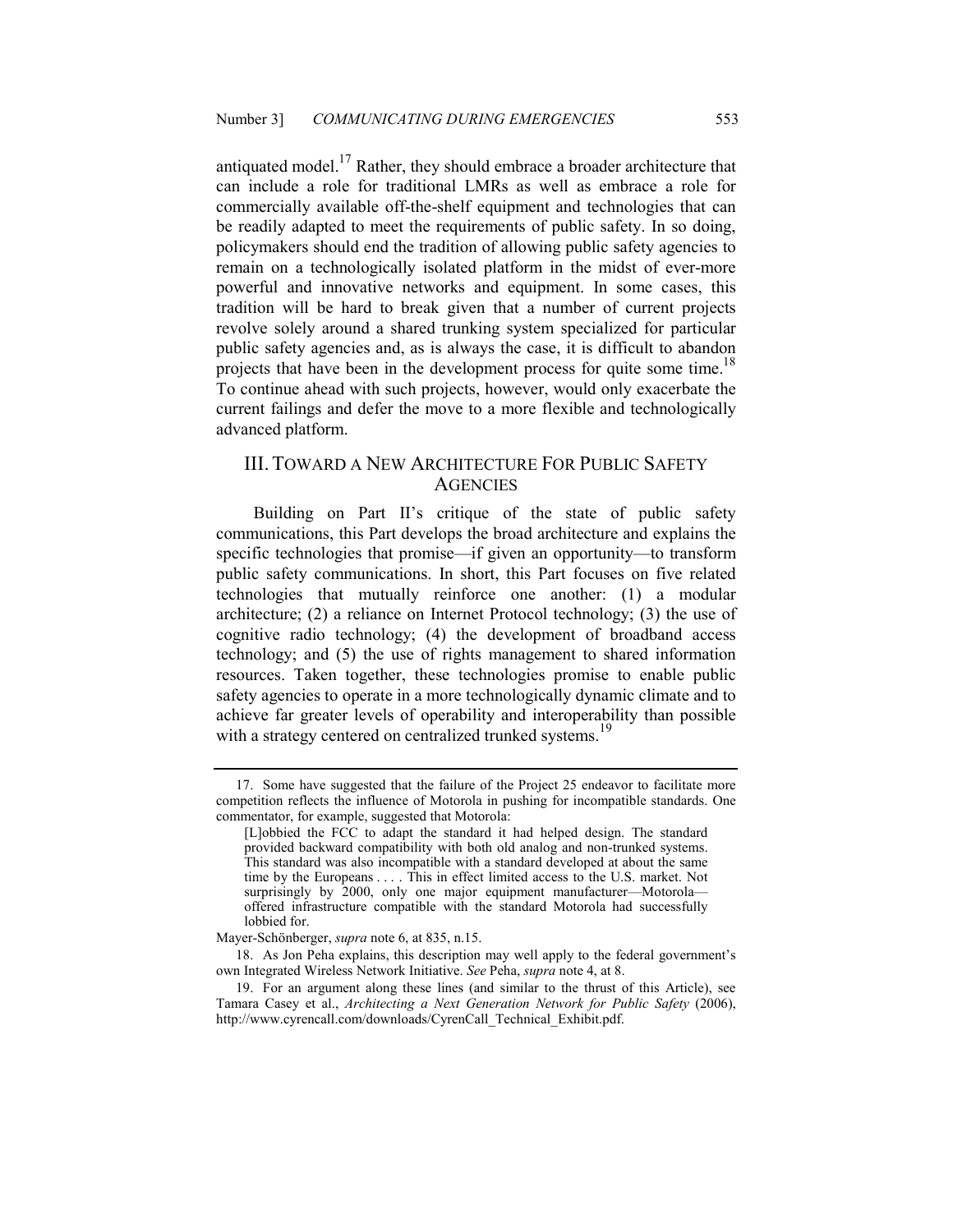#### A. The Importance of a Modular Architecture

The first principle of a next generation strategy is to embrace a modular, flexible, and extensible architecture that can incorporate new networks and equipment. Such an architecture is increasingly used in the commercial cellular environment where firms integrate traditional cellular networks alongside other networks (say, Wi-Fi) and enable switching between the two on either a selected or automatic basis. In many cases, this modularity is stitched together by multimode phones, but it can also simply be achieved by enabling both functions to operate at the same time. To appreciate how such an architecture would operate, consider Figure 1 below,<sup>20</sup> which depicts the use of a satellite overlay network and a related terrestrial cellular network ("ATC") as well as a legacy LMR network.



Figure 1 (note: diagram is conceptual in nature and not drawn to scale)

As suggested by Figure 1, the optimal technological architecture is one that recognizes a role for different devices and networks (including legacy LMRs and emerging wireless broadband systems), allowing them to be integrated by users in a sensible manner.<sup>21</sup> But even a suboptimal

 <sup>20.</sup> Figure 1 and the explanation of how such an architecture would operate and fit the needs of public safety come from Philip J. Weiser et al., Toward a Next Generation Architecture For Public Safety Communications 10–11 (2006), available at http://papers.ssr n.com/sol3/papers.cfm?abstract\_id=903151#PaperDownload.

 <sup>21.</sup> For most major enterprises, this type of tailoring is quite common and is often performed by firms referred to as "system integrators."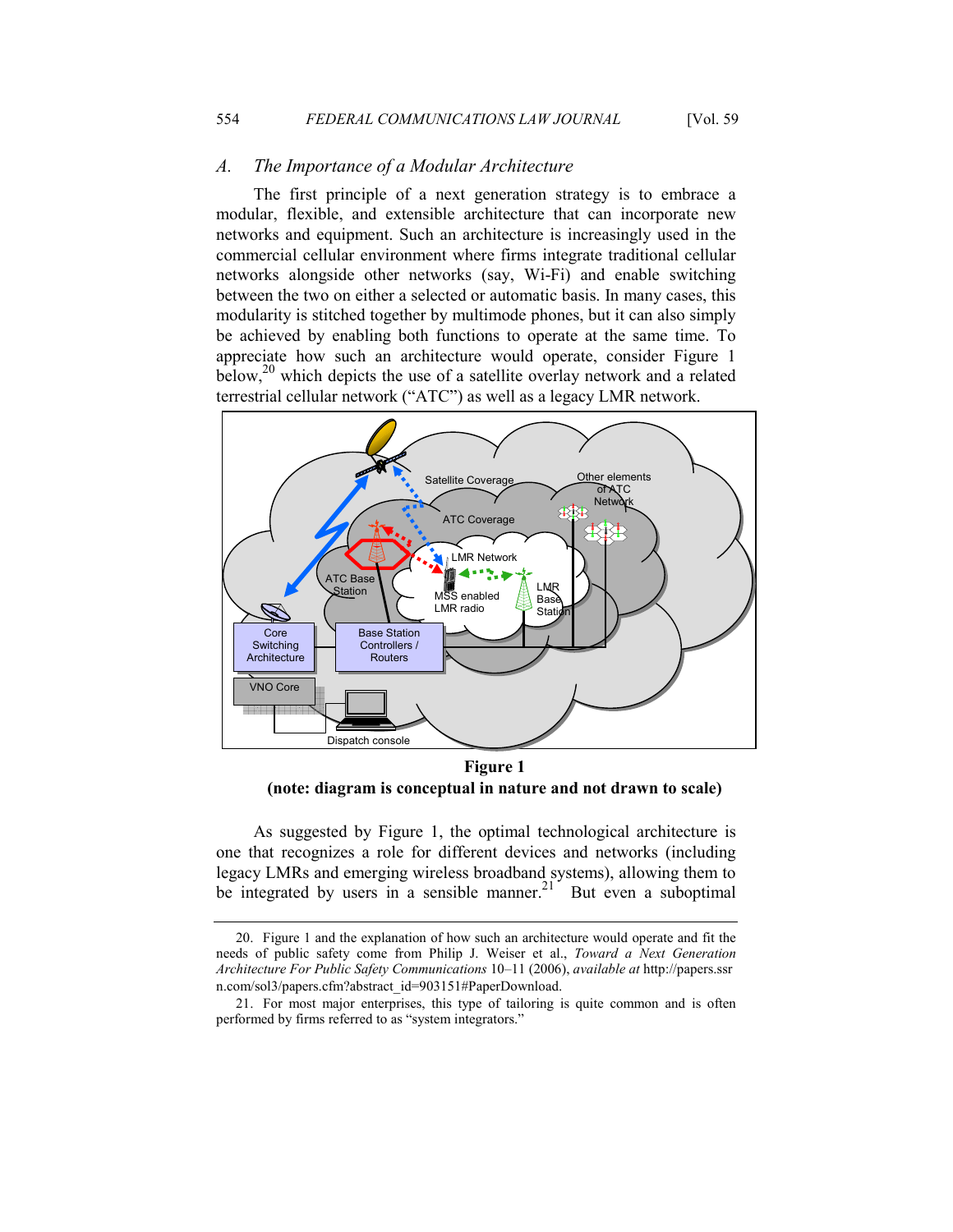version of this architecture, where public safety personnel carry multiple devices in the field, improves upon the current state of public safety communications. In fact, as Jon Peha has recognized:

Unofficially, many police and firefighters routinely carry cellular phones as backup when the official system proves inadequate. They do this at their own expense. Thus, public safety does use commercial services from time to time, but often without careful and systematic thought about how to do it well. It is clear that the chances of communicating during an emergency would be improved if first responders could use any system that is still operating after an emergency, regardless of whether this is a public safety system, a commercial system, a municipal Wi-Fi network, or anything  $else.22$ 

Fortunately, this recognition is attracting increasing support, with the FCC recently underscoring that "there may now be a place for commercial providers to assist public safety in securing and protecting the homeland."<sup>23</sup>

The modular architecture outlined above would greatly improve performance, operability, interoperability, and redundancy without compromising on the ability to use LMRs for mission-critical (i.e., shoot/don't shoot) situations. Again, as Jon Peha has observed, "while public safety has demanding needs for mission-critical real-time applications, much of public safety communications is not mission-critical, so failure is tolerable, or first responders can simply try again later.<sup> $24$ </sup> For such situations, like many of the communications needs in the aftermath of Hurricane Katrina, a modular communications environment that included a satellite overlay (such as that facilitated by an ATC system) would be likely to operate effectively when other terrestrial-based options were inoperable. Recognizing this point, FCC Chairman Martin explained that "[i]f we learned anything from Hurricane Katrina, it is that we cannot rely solely on terrestrial communications."<sup>25</sup>

### B. The Opportunities From an Integrated Communications Architecture Built Around Internet Protocol Technology

In all sectors other than public safety, the powerful trend in information technology as well as in communications policy has moved

 <sup>22.</sup> Peha, supra note 4, at 6.

<sup>23</sup>. Report to Congress On the Study to Assess Short-Term and Long-Term Needs for Allocations of Additional Portions of the Electromagnetic Spectrum, 37 Comm. Reg. (P & F) 706, 707 (2005). See also Peha, supra note 8 (stating that "the United States should reevaluate the traditional separation between public safety systems and commercial systems.").

 <sup>24.</sup> Peha, supra note 4, at 6.

<sup>25</sup>. Hearing on Communications in a Disaster Before the S. Comm. on Commerce, Science and Transportation, 109th Cong. 7 (2005) (statement of Kevin J. Martin, Chairman, FCC) [hereinafter Statement of Kevin J. Martin].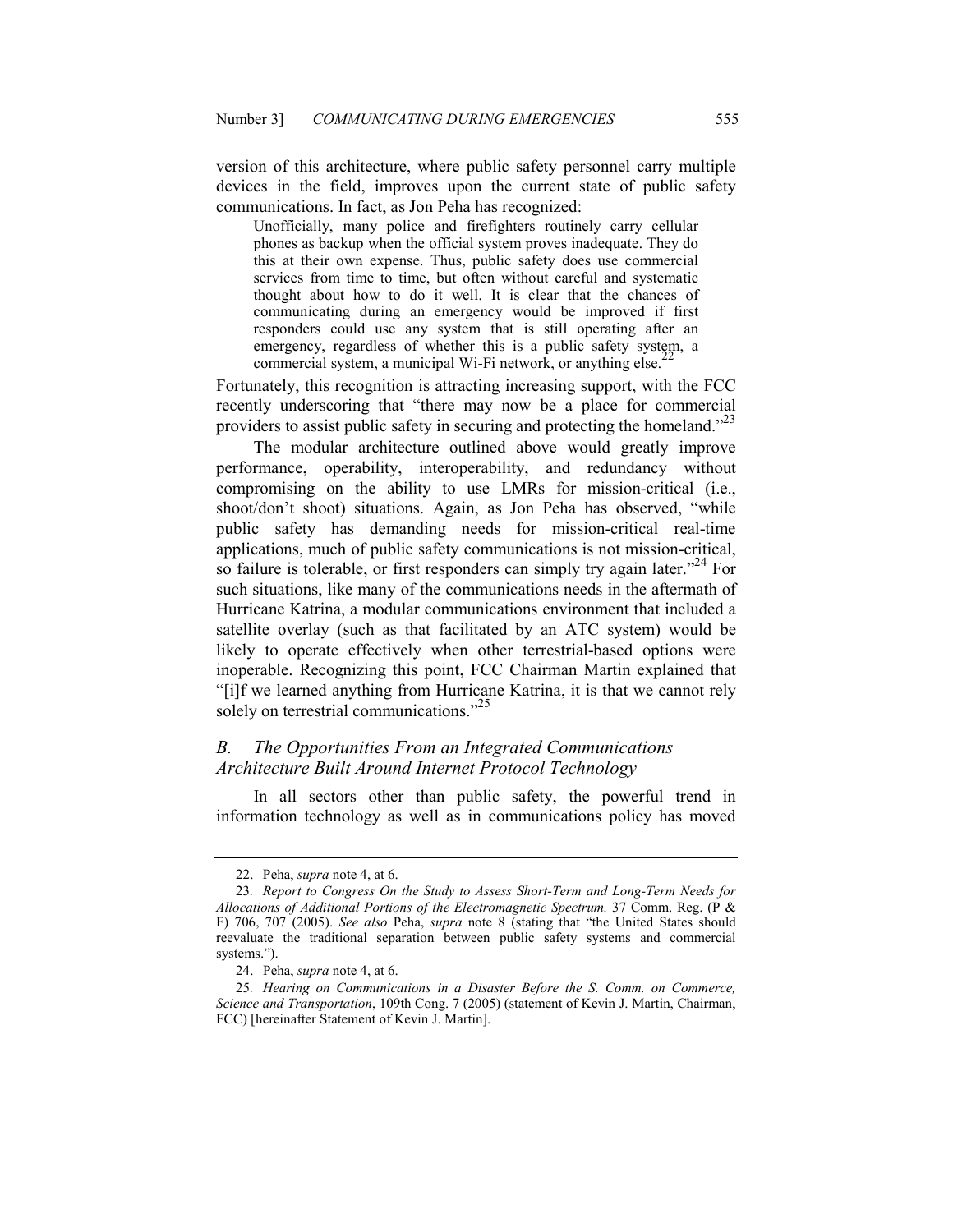away from a silo-based mentality. Increasingly, information technology and communications equipment capitalizes on the rapid improvements in processing power, advances in storage technology, and the innovations unleashed by the wide adoption of Internet Protocol-based networking. This powerful trend is captured under many rubrics (such as the "digital broadband migration" or "next generation network" concepts), but it essentially envisions that data broadband networks will carry Internet Protocol-based packets that will liberate particular services from traditional networks. In such an environment, numerous different networks are accessible by a range of devices, and all can interact with shared services.

For public safety agencies, Internet technology is often viewed as irrelevant to their mission. After all, the argument goes, the Internet is a general purpose platform and could not begin to meet their needs. This argument, however, ignores two critical points. First, Internet technology (i.e., the use of the TCP/IP protocol suite) is not the same as the Internet itself. Second, with respect to both Internet technology and the Internet itself, many sectors of the economy (including the military) take advantage of "the near-ubiquity of the Internet and the wide availability of advanced wireless" services, suggesting that public safety agencies could use such technologies effectively as well.<sup>26</sup> To be sure, any such development will require an abandonment of the "public safety exceptionalism" mentality and the recognition that Internet technology (and not necessarily the Internet per se) can afford enormous flexibility and provide an effective platform for applications that can be tailored to meet the specific needs of public safety.

The commitment to a flexible, Internet-based architecture that includes commercial systems would enable public safety agencies to capitalize on innovations that are creating new opportunities for all users of information and communications technology ("ICT"). In an effort to advance this vision, the FCC's National Reliability and Interoperability Council's ("NRIC") Focus Group 1D called for an emergency communications system linked in an "inter-network" fashion. In particular, it recommended "a set of policies, tools, interfaces and standards that connect securely the multiplicity of local, regional and national wireline and wireless networks."<sup>27</sup>

A public safety ICT vision that incorporated Internet Protocol ("IP") based networks offers the potential to transform public safety communications systems from islands of proprietary technology to a sea of

 <sup>26.</sup> LINDA K. MOORE, CONG. RESEARCH SERV., PUBLIC SAFETY COMMUNICATIONS: POLICY, PROPOSALS, LEGISLATION AND PROGRESS 17 (2005).

 <sup>27.</sup> FOCUS GROUP 1D, NETWORK RELIABILITY AND INTEROPERABILITY COUNCIL VII, COMMUN. ISSUES FOR EMERGENCY COMMUN. BEYOND E911 3 (2005).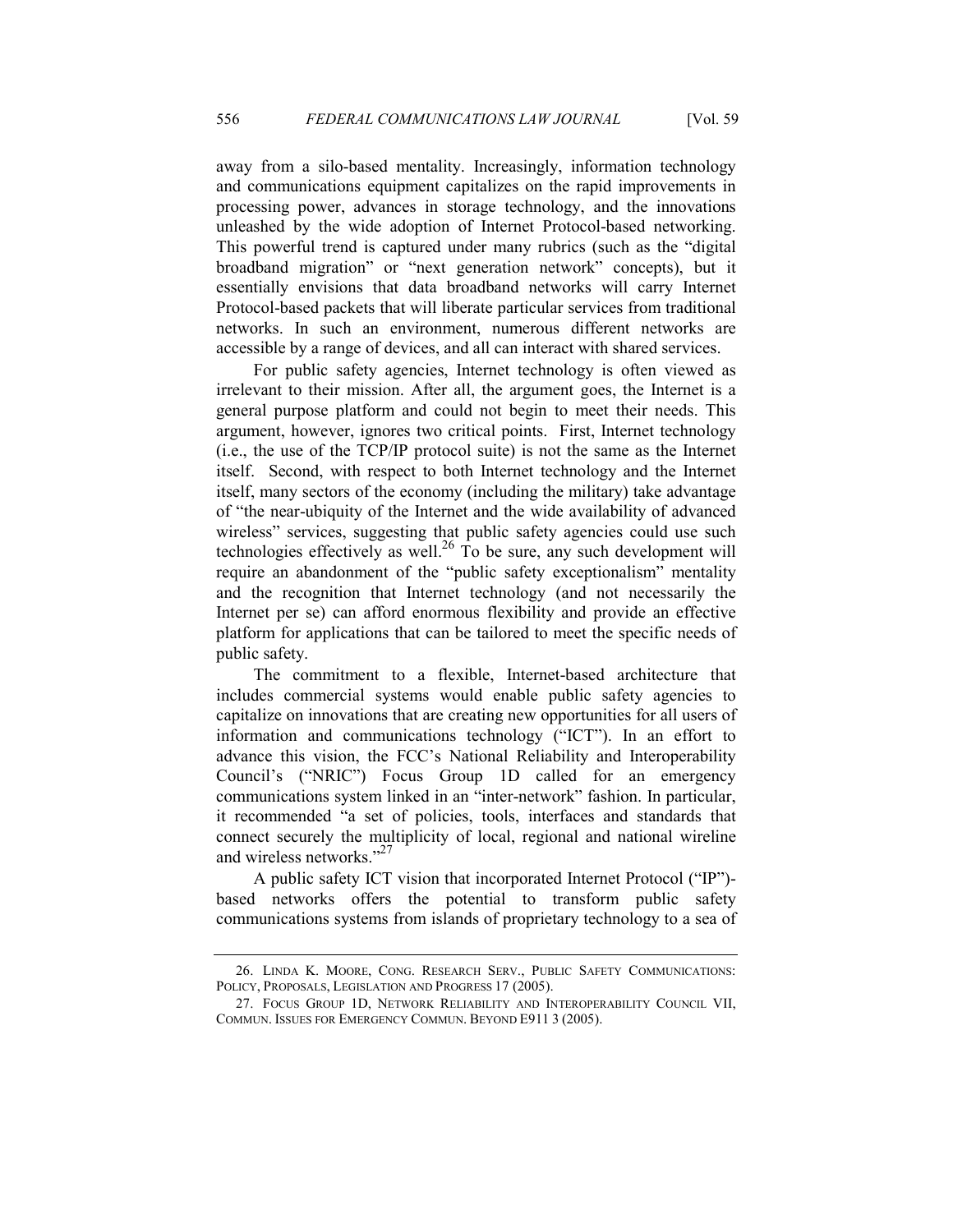compatible and more efficient infrastructure. In particular, such a vision would move public safety agencies—say, on a state-wide basis—to an enterprise architecture that could be designed and implemented in a manner that enables all parts of the enterprise to communicate effectively with other parts and to share information as needed. Significantly, the notion of an enterprise system, which is facilitated by IP-based technology, reflects a more robust concept of interoperability than the effort to patch together legacy radios through a shared trunked system.

The importance of embracing an enterprise architecture built around IP technology is that it can incorporate and include different entities which operate networks that need to interact with public safety agencies to address a particular set of circumstances. To attempt to engineer specialized networks with the aim of connecting particular agencies—say, fire, police, and sheriffs—is doomed to leave out relevant agencies. Consider, for example, that public health agencies, electric companies, and forest services are also likely to be involved in mission-critical responses in particular emergency situations.

Stated simply, if the relevant ICT system is engineered as a closed universe, it will be difficult—if not impossible—to share important information with agencies not connected via the specialized network. By contrast, an IP-based network can easily authorize and include other agencies on a limited and as needed basis. Moreover, an IP network provides valuable flexibility that can easily allow for end-to-end encryption whereby users of the network would not be able to receive and process encrypted communications unless authorized to do so.

Given the possibilities of an enterprise architecture, it makes sense to embrace a broad version of interoperability that can link together all affected agencies and enable them to communicate not merely via voice communications, but to exchange data and video communications as well. A recent Senate bill (S. 2845) articulated just such a conception, calling for a definition of "interoperable communications" as:

the ability of emergency response providers and relevant Federal, State, and local government agencies to communicate with each other as necessary . . . utilizing information technology systems and radio communications systems, and to exchange voice, data, or video with one another . . . in real time, as necessary.<sup>2</sup>

Significantly, this definition mirrors the NRIC model, which specifically calls for the use of IP technology to accomplish this objective.<sup>29</sup>

 <sup>28.</sup> H.R. REP. NO. 108-796, at 213 (2004).

 <sup>29.</sup> This solution mirrors the one called for by NRIC VII Focus Group 1D, which suggested that:

<sup>[</sup>a] single, interconnected Internet Protocol system should be used for all emergency communications, connecting a wide variety of agency-run and public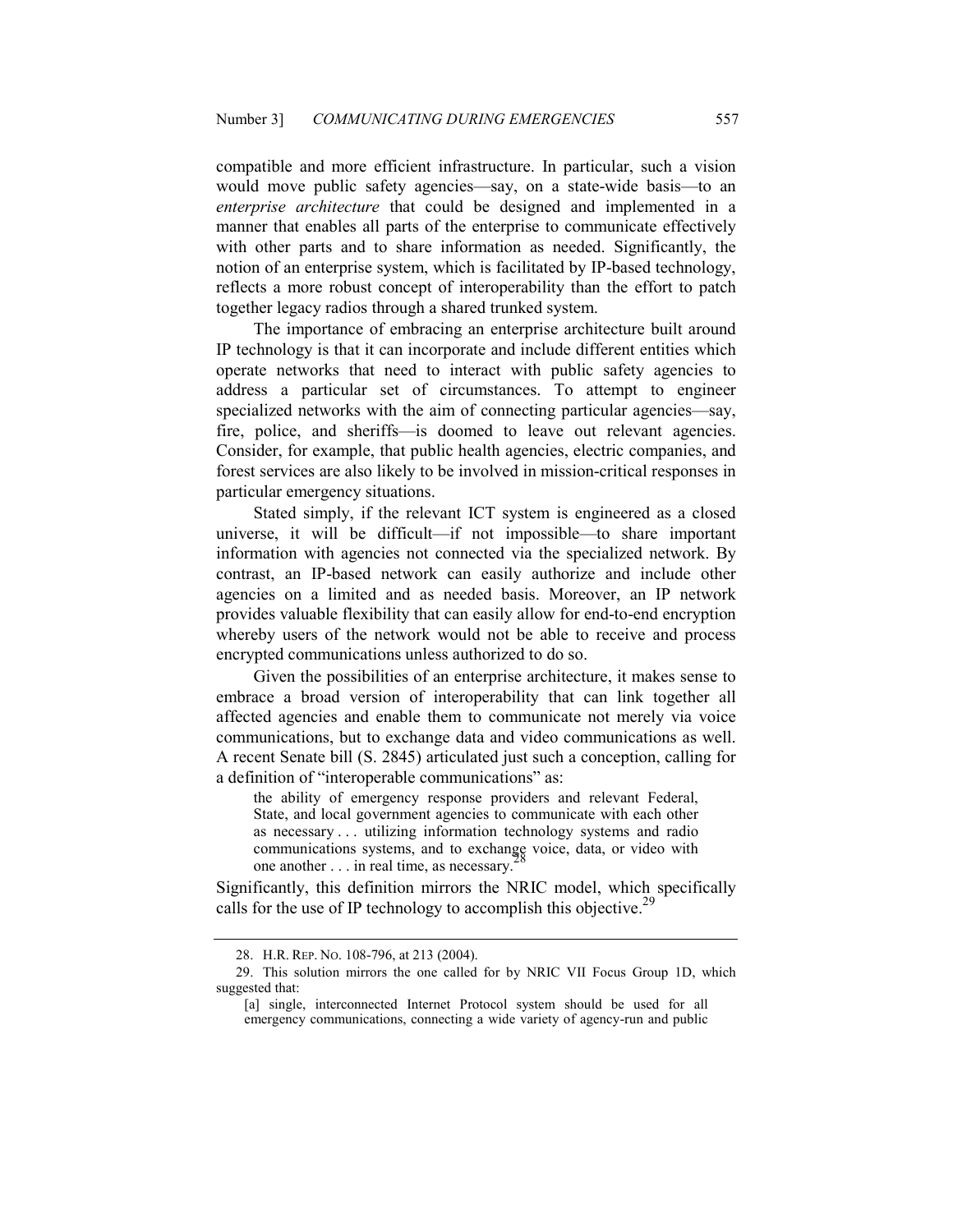Even without a clear federal commitment to a public safety architecture built around IP technology, commercial firms are developing solutions to interoperability based on IP. Notably, Cisco, Twisted Pair, and others have developed a proposal for connecting existing radio systems into an IP gateway. Cisco's system, for example, uses one channel to connect to the gateway, allowing for interoperability through a gateway that allowed other channels (presuming that there is more than one channel) to be used for ordinary radio communications.<sup>30</sup> In the case of Twisted Pair Solutions, it has pioneered what it calls a "WAVE management system," which uses a server to enable public safety communications to operate more effectively. Using the WAVE system, public safety agencies can—based on the open IP standard—utilize more advanced dispatch systems, host multiple different types of user groups (which can be configured on an as needed basis), and adopt new innovations that can ride on this platform.<sup>31</sup> To date, a number of public safety agencies (such as the Coast Guard) have implemented this approach, both improving the functionality of their systems and saving money by enabling their legacy systems (including personal computers) to broaden their ability to communicate.<sup>32</sup>

#### C. Cognitive Radio Technology

In many respects, cognitive radio (or "smart radio") technology builds perfectly upon—and enables the virtues of—IP networking and a modular architecture. Unlike traditional radio technology, cognitive radio

networks, both wireline and wireless. Focus Group 1D calls this an "Internetwork" to emphasize that this group does not believe a new physical network is needed. It is a system of systems approach.

FOCUS GROUP 1D, supra note 27, at 7.

<sup>30</sup>. See Cisco Systems, Solutions for Communications Interoperability 2–3 (2005), http://www.cisco.com/application/pdf/en/us/guest/products/ps6718/c1244/cdccont\_0900aec d80350fee.pdf.

<sup>31</sup>. See TWISTED PAIR SOLUTIONS, HOW WAVE WORKS 3–4 (2006), http://www.twistpair.com/index/cms-filesystem-action?file=Product%20Overview/wavehowworks-po-8.5x11.pdf. As their marketing material explains:

WAVE is a software application suite that manages secure, real-time group communications over the IP network, enabling interoperable communications between any connected devices. Importantly, WAVE is an interoperability solution that works with your current radio system, connects with any radio equipment from any manufacturer at any frequency, and always remains under your control.

TWISTED PAIR SOLUTIONS, WAVE FOR INTEROPERABILITY 1 (2007), http://www.twistpair .com/index/cms-filesystem-action?file=Solution%20Brief/wave-interop-sb-8.5x11.pdf.

<sup>32</sup>. See TWISTED PAIR SOLUTIONS, UNITED STATES COAST GUARD: THE USCG SAVES LIVES WITH INTEROPERABLE COMMUNICATIONS SOLUTIONS POWERED BY WAVE (2006), http://www.twistpair.com/index/cms-filesystem-action?file=Case%20Study/wavecoastguard-cs-a4.pdf.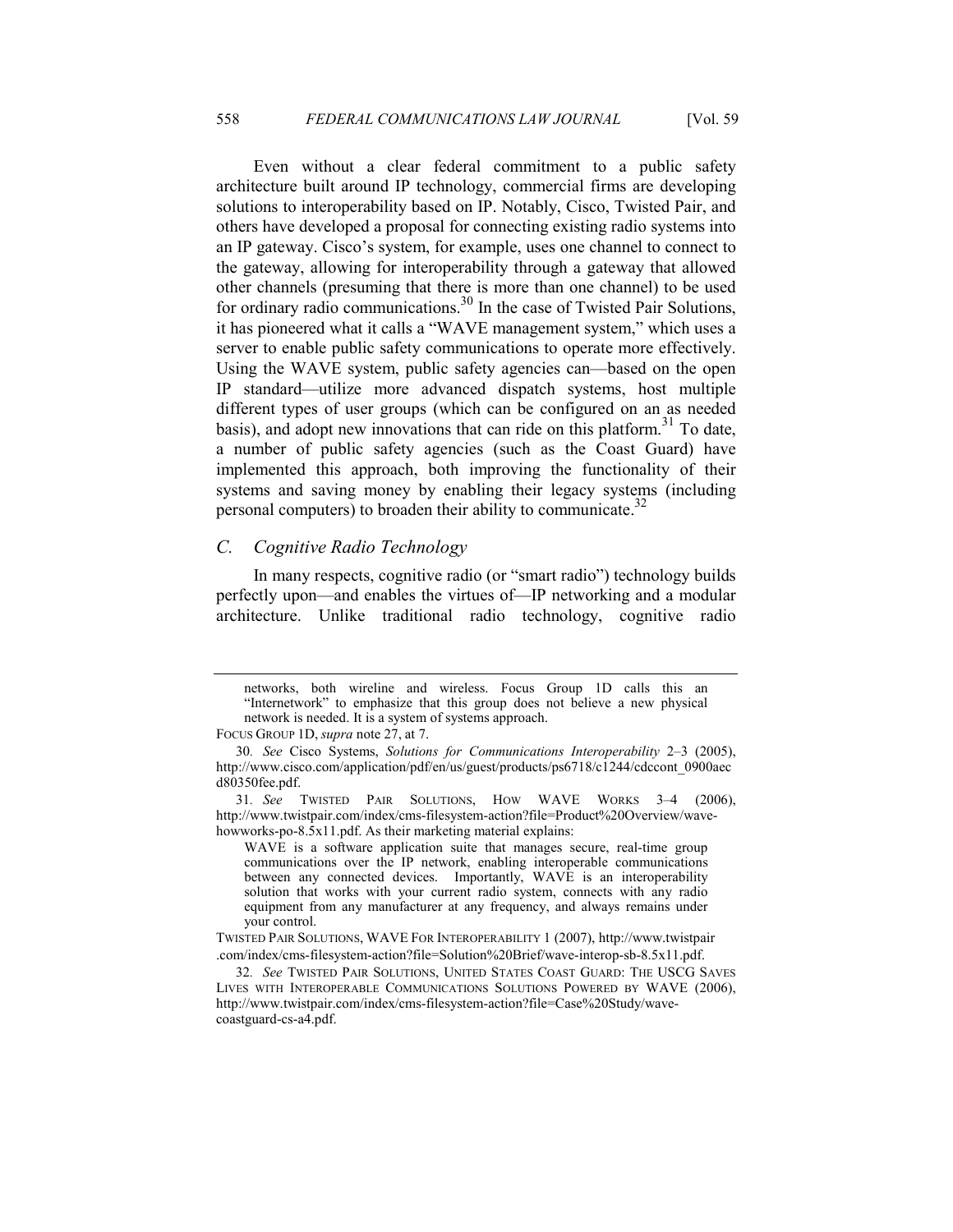technology relies on intelligence at the edges of the network,  $33$  whereby radios are "aware" of their environment and can adapt accordingly.<sup>34</sup> In many cases, the cognitive capabilities are driven by software—thus, the concept of a "software defined radio"<sup>35</sup> ("SDR")—meaning that the physical layer is programmable and reconfigurable. In an SDR (as opposed to a traditional radio's fixed hardware), capabilities traditionally controlled by hardware—including signal processing, modulation/demodulation, and power control—are accomplished by reconfigurable software. Ideally, this flexibility and dependability on software renders such radios "future proof" (i.e., immune to becoming technologically antiquated).

An important feature of cognitive radios is that they are able to change how and where they operate. By enabling the same radio to use different modulation schemes, waveforms, and frequencies, they are able to, as the FCC explained, "identify and use spectrum that otherwise would not be available for fear of causing interference.<sup>36</sup> For this reason, Chairman Martin has championed their use by public safety agencies, explaining that they would enable agencies to use "multiple frequencies in multiple formats" and benefit from a more "flexible infrastructure."<sup>37</sup> This flexible infrastructure would be less expensive insofar as base stations

35. As defined in 47 C.F.R. § 2.1, a SDR is a:

radio that includes a transmitter in which the operating parameters of frequency range, modulation type or maximum output power (either radiated or conducted), or the circumstances under which the transmitter operates in accordance with Commission rules, can be altered by making a change in software without making any changes to hardware components that affect the radio frequency emissions.

47 C.F.R. § 2.1 (2005). See also Facilitating Opportunities for Flexible, Efficient, and Reliable Spectrum Use Employing Cognitive Radio Techs., Report and Order, 20 F.C.C.R. 5486, para. 9 (2005) (citing 47 C.F.R. § 2.1) [hereinafter CR Report and Order].

36. Id. at para. 11.

 <sup>33.</sup> The NTIA defined cognitive radio systems as "[a] radio or system that senses its operational electromagnetic environment and can dynamically and autonomously adjust its radio operating parameters to modify system operation, such as maximize throughput, mitigate interference, facilitate interoperability, [and] access secondary markets." In the Matter of Facilitating Opportunities for Flexible, Efficient, and Reliable Spectrum, Comments of Nat'l Telecomm. & Info. Admin. 44, ET Docket No. 03-108 (Feb. 15, 2005).

<sup>34.</sup> For a survey of the developments in this area, see Ian F. Akyildiz et al.,  $Next$ Generation/Dynamic Spectrum Access/Cognitive Radio Wireless Networks: A Survey, 50 COMPUTER NETWORKS 2127 (2006).

 <sup>37.</sup> Statement of Kevin J. Martin, supra note 25, at 7. Chairman Martin's observation echoed the findings of an earlier GAO Report. That report explained that "[s]oftwaredefined radios will allow interoperability among agencies using different frequency bands, different operational modes (digital or analog), proprietary systems from different manufacturers, or different modulations (such as AM or FM)." U.S. GOV'T ACCOUNTABILITY OFFICE, TECHNOLOGY ASSESSMENT: PROTECTING STRUCTURES AND IMPROVING COMMUNICATIONS DURING WILDLAND FIRES 61–62 (2005). See also Jonathan Adelstein, Commissioner, FCC, Remarks at the Global Regulatory Summit on SDR and Cognitive Radio (June 20, 2005), available at http://www.npstc.org/documents/Adelstein% 20Keynote.pdf (praising the benefits of SDR).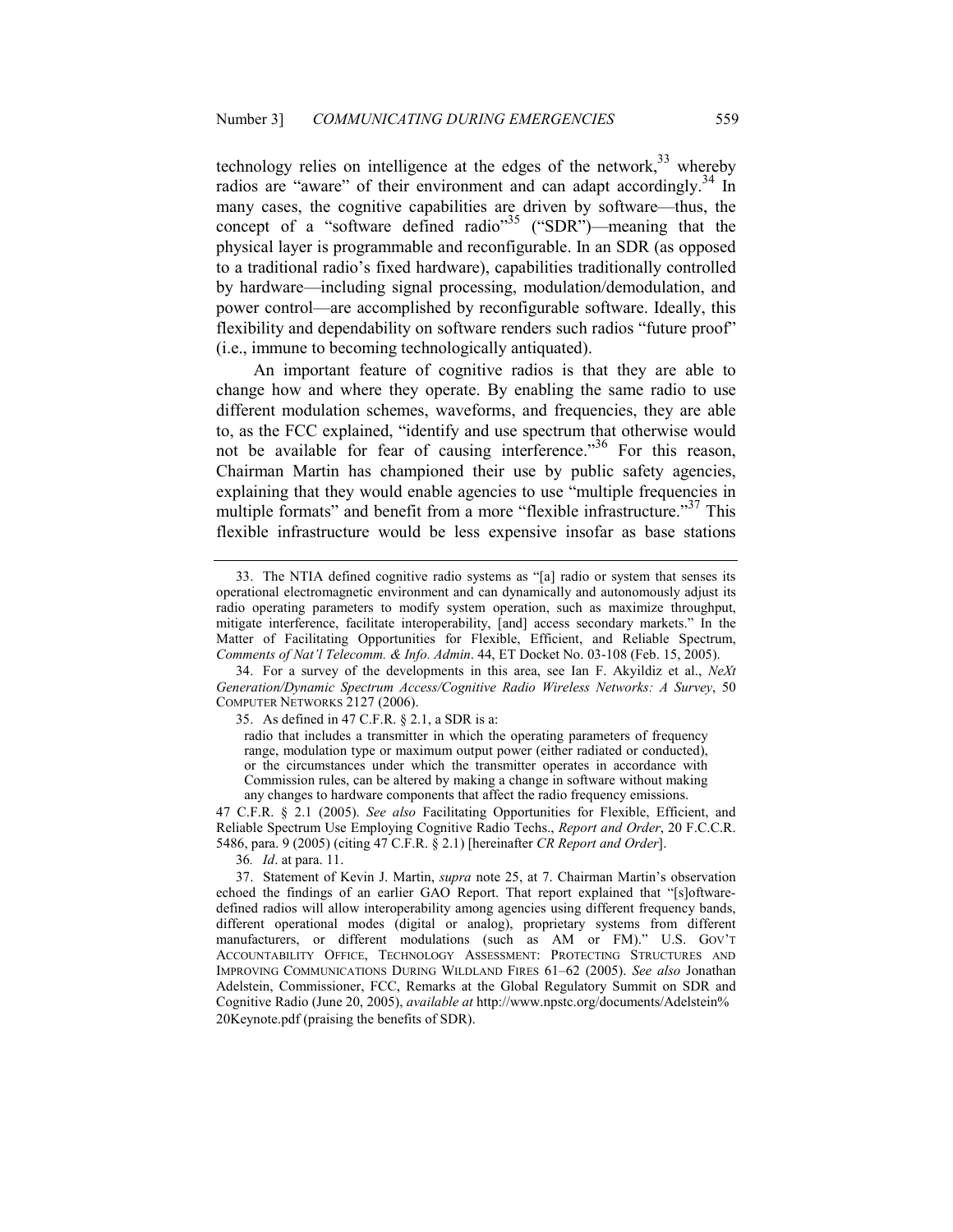could support multiple technologies, and radios could be aware of their environment, locating unused spectrum and utilizing it on an as needed basis.

In a flexible environment, there would be an opportunity to automate spectrum coordination between adjacent public safety agencies, enabling the sharing of spectrum as well as the reconfiguration of radios over time. Significantly, "smart radio" technology promises to "enable operability among public safety agencies on multiple air interfaces, overlaying existing systems without disruption, upgrading legacy systems, including possible transition from one radio interface to another, and the easy selection of [radio frequency] band, air interface, and group affiliation by users of portable [smart radio] equipment."<sup>38</sup> This ability to adapt to different environments can be particularly significant in the public safety context where radios for certain agencies might need to operate on different frequencies in their home territory and in adjacent ones. Moreover, the sharing opportunities for public safety radio users are likely to be significant, as the legacy system of spectrum management for public safety (as discussed above) leaves different agencies with particular spectrum assignments that often lay fallow.

To appreciate how "smart radio" technology enables a more flexible and efficient use of spectrum assigned to public safety agencies, it is worth emphasizing how this technology resembles (and improves upon) the use of trunking technology. As discussed above, trunking arrangements can be an effective coordination tool, but smart radio technology takes this basic framework and implements it in a more effective manner. Notably, smart radio technology can be viewed as "trunking writ large," as it uses the same basic insight as trunking (i.e., the sharing of capacity on a dynamic basis) to achieve efficient use of the spectrum. Consequently, smart radio technology operates in the same manner as decentralized trunking,<sup>39</sup> albeit using a different technological architecture.

The ability of smart radio technology to improve public safety communications dramatically is one that the federal government should seek to promote aggressively. To date, there are some important research

Hatfield, supra note 7.

<sup>38</sup>. Id.

 <sup>39.</sup> Dale Hatfield explained the difference between centralized and decentralized trunking as:

Decentralized trunking systems do not store information on the status of the pooled channels on a centralized basis and no dedicated control channel is involved. Instead, in a decentralized system the mobile and dispatcher radio units can be said to continuously scan or monitor all of the pooled channels in the system. When a dispatch call is initiated by a mobile unit or dispatcher, the unit immediately stops at the next idle channel in the pool.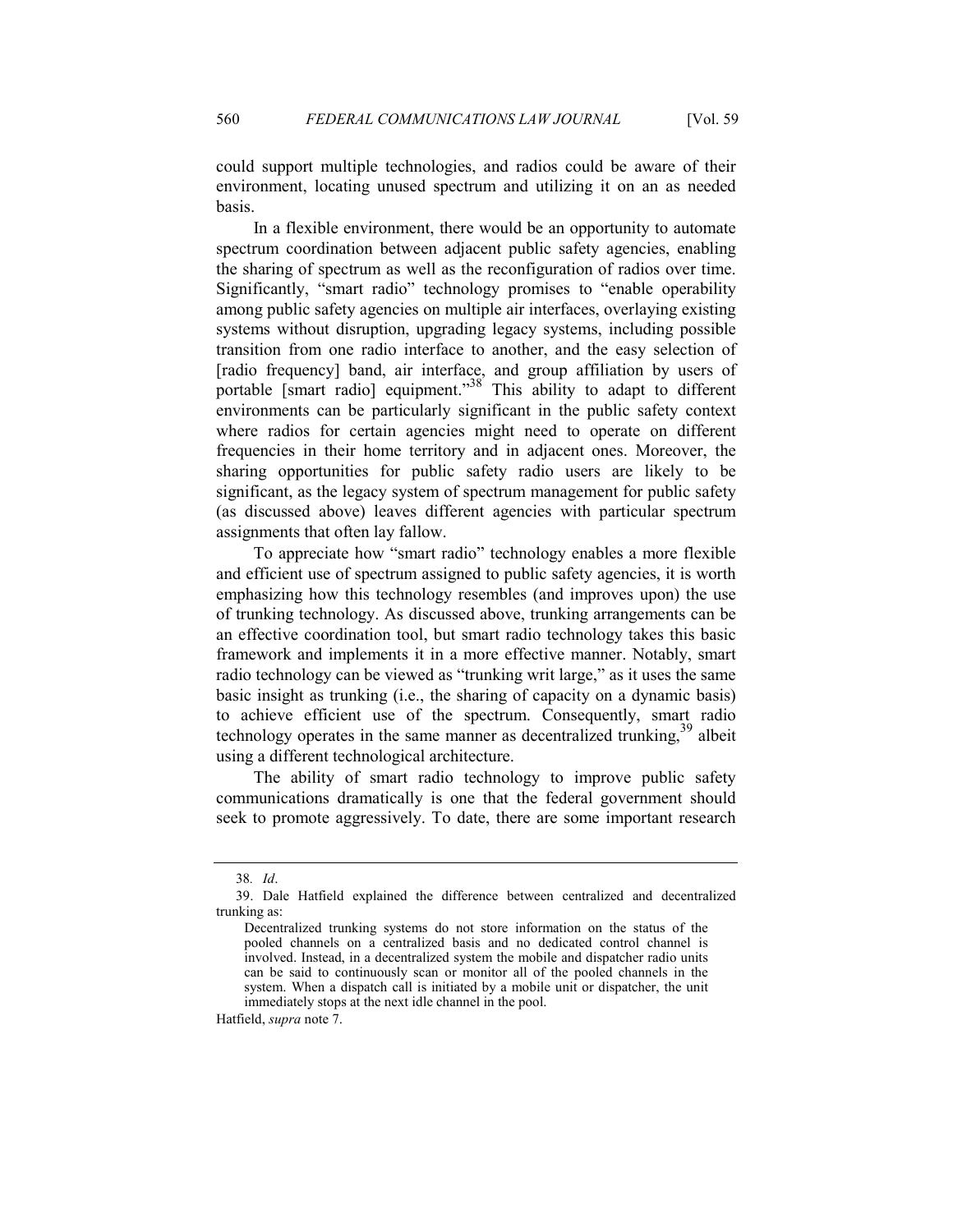initiatives, such as the National Institute of Justice grant to build a "Prototype Public Safety Cognitive Radio for Universal Interoperability."<sup>40</sup> As noted above, such technology is able to find unused spectrum, configure itself to use it, and be able to operate based on simple commands. Moreover, this radio, as depicted in Figure 2 below, would provide an ability for public safety agencies to interoperate at the physical layer (as opposed to through IP-based communications). In a sense, this ability to provide interoperability would reinforce and provide additional assurance to the interoperability that could exist through IP-based communications.<sup>41</sup>



Figure 2<sup>42</sup>

#### D. Broadband

Even among traditional public safety radio administrators, there is an increasing recognition that public safety agencies need to adopt broadband technology to enable a series of mission-critical applications (such as relaying pictures or video to and from the field). Indeed, a recent survey of U.S. and Canadian consumers concluded that broadband is "the

 <sup>40.</sup> This research project is now being conducted at Virginia Tech. See http://www.irea n.vt.edu/research\_workshop\_april2006/Rondeau\_Thomas.pdf.

 <sup>41.</sup> In fact, the architecture of a cognitive radio-based solution is quite similar to that of an IP-based solution in that a cognitive radio solution "can interconnect mutually incompatible networks [by] allowing full interoperability through a system of systems approach." Thomas W. Rondeau et al., Cognitive Radios in Public Safety and Spectrum Management, Telecomm. Pol'y Research Conf. (2005), at 13, http://web.si.umich.edu/tprc/ papers/2005/430/Rondeau- Cognitive\_Radios\_in\_Public\_Safety\_and\_Spectrum\_Manageme nt.pdf.

 <sup>42.</sup> REED & BOSTIAN, UNDERSTANDING THE ISSUES IN SOFTWARE DEFINED COGNITIVE RADIO 10, http://www.mprg.org/publications/presentations/CognitiveRadioIssues.pdf.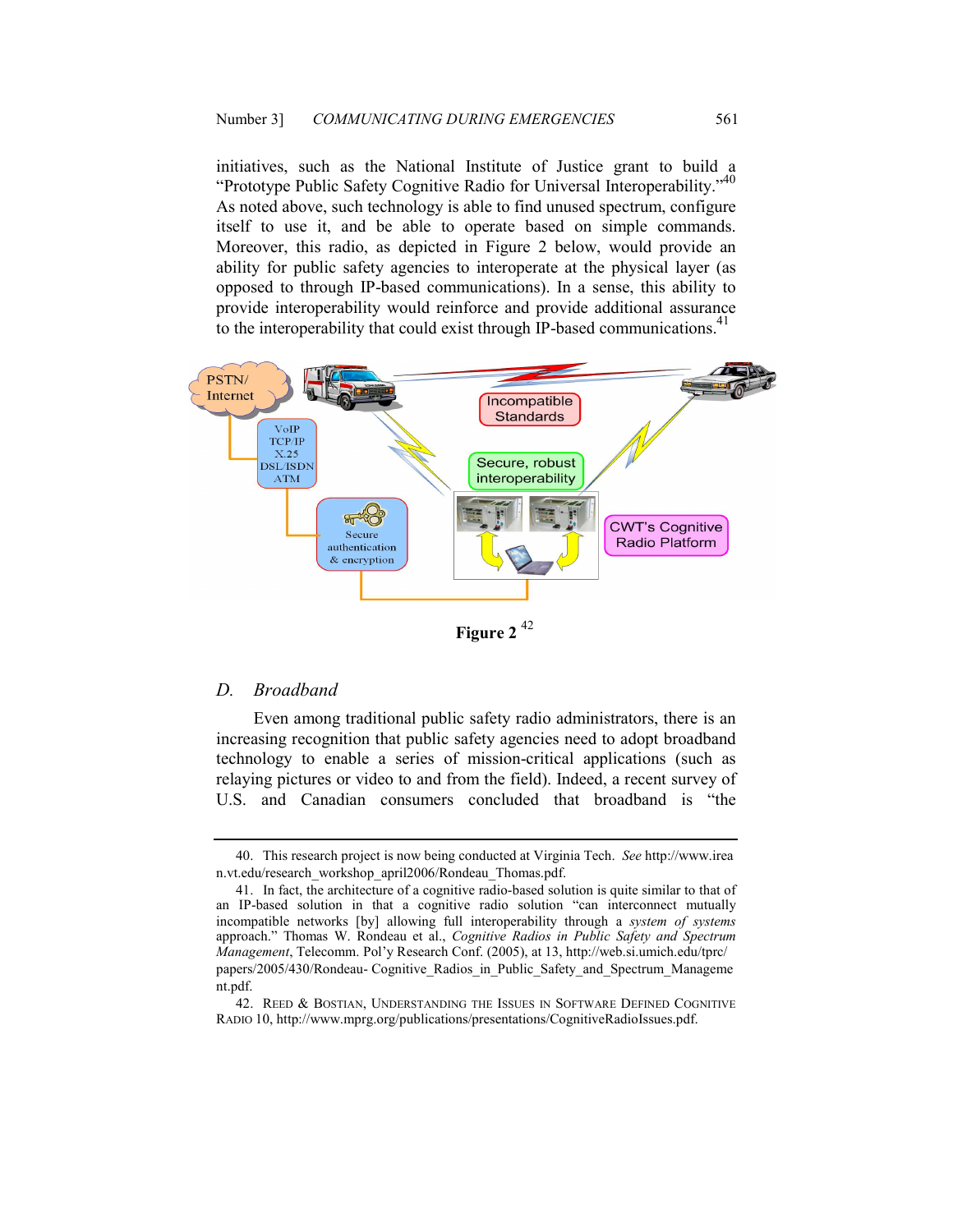communication service they can least live without."43 Nonetheless, which broadband technology should be adopted and which model of financing should be selected to facilitate the buildout of a broadband system remain pressing and unanswered questions. While I do not have a particular proposal in mind, I do believe that it is critical that policymakers embrace the overall goal and develop an effective strategy for reaching it.

There are a number of strategies now being debated for spurring the buildout of broadband technology to serve public safety agencies. Notably, both Cyren Call and Frontline Wireless have offered to build broadband networks for use by public safety agencies—in return for free spectrum or specific restrictions on spectrum set to be auctioned.<sup>44</sup> Similarly, there are efforts underway to reallocate how the spectrum in the 700 MHz band which is slotted for public safety—is going to be organized so as to facilitate the development of broadband access networks.<sup>45</sup> Finally, there are a number of proposals that would enable public safety agencies to share spectrum with commercial providers so that both public safety agencies and commercial providers could have access to more spectrum on an as needed basis.<sup>46</sup>

Broadband access solutions can also be—and are being—developed via dedicated high-speed wide area broadband technologies (e.g., EV-DO) as well as using a Wi-Fi or WiMAX-based solution. For state and local governments, the FCC has sought to encourage such efforts by making available spectrum at 4.9 GHz so that localities can use Wi-Fi and WiMAX technology for their public safety needs.<sup>47</sup> Today, for example, Tropos is using Wi-Fi equipment, and Alvarion has developed WiMAX equipment that can provide speeds sufficient to deliver pictures and video to police officers in the field.48 Significantly, an Internet-based architecture is

 <sup>43.</sup> North American Homes Rate Broadband as Key Wireless Service, IQ ONLINE, Oct. 27, 2006, http://www.arm.com/iqonline/news/marketnews/15168.html.

<sup>44.</sup> Marguerite Reardon, Public Safety Bids Spur Spectrum Spat, CNET NEWS.COM, Mar. 2, 2007, http://news.com.com/Public+safety+bids+stir+spectrum+spat/2100-1033\_3-6163654.html?tag=st.prev.

 <sup>45.</sup> See Implementing a Nationwide, Broadband, Interoperable Public Safety Network in the 700 MHz Band, Ninth Notice of Proposed Rulemaking, FCC 06-181 (Dec. 20, 2006), available at http://hraunfoss.fcc.gov/edocs\_public/attachmatch/FCC-06-181A1.pdf.

 <sup>46.</sup> For one such proposal, see Joshua Marsh, Secondary Markets in Non-Federal Public Safety Spectrum, Telecomm. Pol'y Research Conf. (2004), http://web.si.umich.edu/tp rc/papers/2004/384/tprc.pdf.

<sup>47</sup>. See News Release, FCC Improves Public Safety Access To The Latest Broadband Technology (Nov. 9, 2004), http://hraunfoss.fcc.gov/edocs\_public/attachmatch/DOC-254117A1.doc (explaining that "public safety licensees [can now] use a single, low-cost device to access the 4.9 GHz band, the U-NII band, and the ITS band, allowing them to enjoy savings that are typically limited to the high-volume commercial market").

<sup>48</sup>. See TROPOS NETWORKS, METRO-SCALE VIDEO SURVEILLANCE: HIGH-PROFILE CRIMINAL TRIAL (Aug. 2004), http://www.tropos.com/pdf/peterson\_casestudy.pdf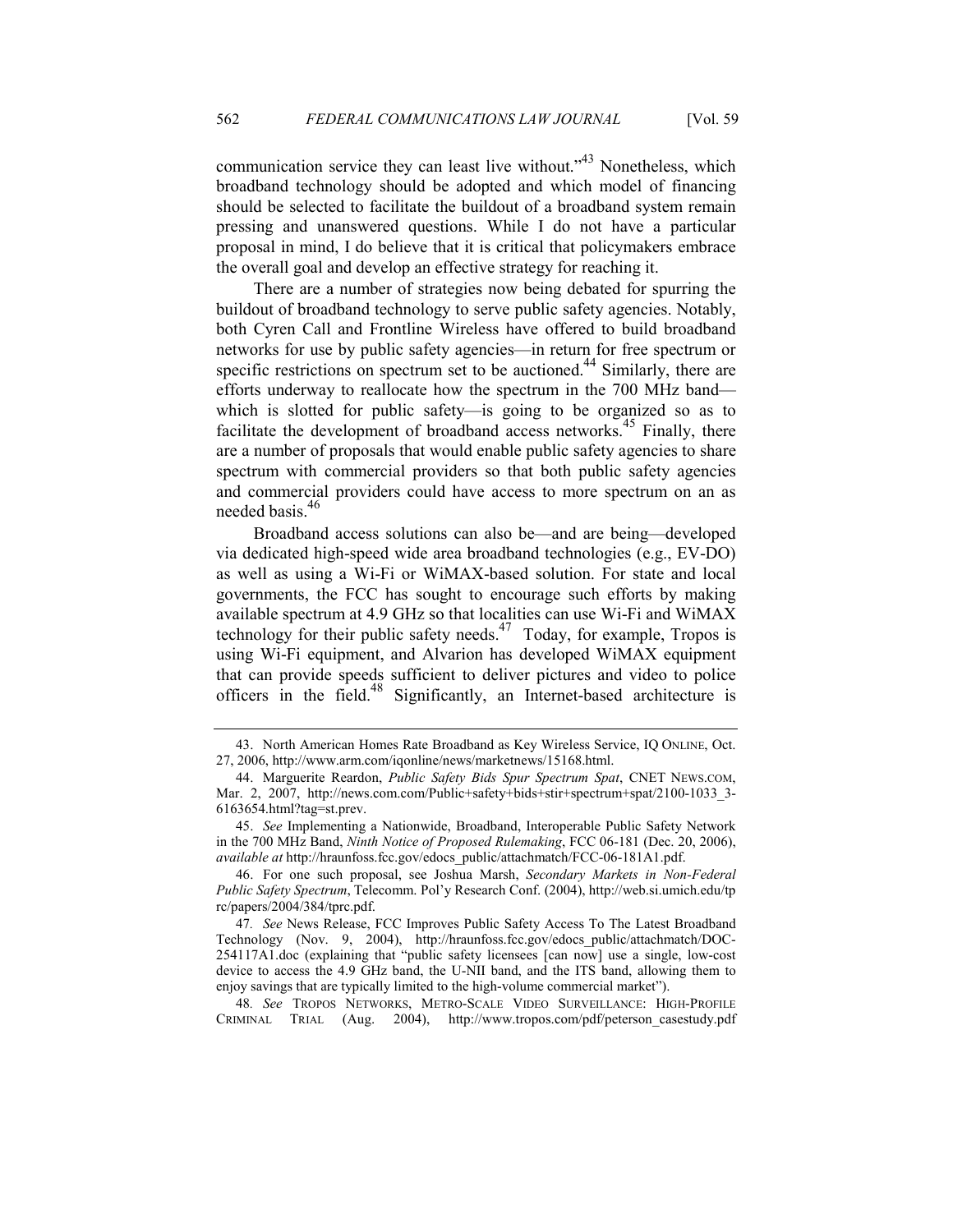inherently modular and flexible, allowing different agencies to all interoperate while experimenting with different broadband access solutions.

Finally, a promising option for deploying broadband infrastructure is the use of mesh networking systems. Such systems can be called "infrastructureless" because they use distributed antennas—including ones on the relevant devices themselves—to transmit broadband communications. Indeed, mesh networking systems may well benefit from the broader introduction and use of smart radio technology.<sup>49</sup>

#### E. Information Accessible Through Rights Management

For most corporations using an enterprise architecture built around Internet technology, the key components of their network are: (1) local broadband access links; (2) an IP backbone network; and (3) "core application services" accessible to all authorized users. As noted above, this architecture does not necessarily require any reliance on the public Internet at all. Rather, by using Internet technology (or "Intranets," as they are sometimes called), corporations can connect their branch offices, partners, and customers. Any such network, however, would not make available all services to everyone with access to the network; supply chain partners, for example, would not have access to customer service records. To regulate who has access to what information, businesses use "rights management" technology to limit who can use particular services. In the context of public safety, for example, police officers would have access to a gang database, but fire fighters would not need such access.

The use of a rights management model for access to core applications is a classic feature of many Internet-enabled technologies. Notably, this platform is fundamentally different from (and superior to) today's specialized systems that provide little opportunity for customization,

Akyildiz, supra note 34, at 2135 (footnotes omitted).

<sup>(</sup>discussing Tropos' mesh networking wi-fi solution); IBM, Alvarion to Deliver Wireless and WiMAX for Public Safety, WIRELESS WEEK, May 11, 2006, http://www.wirelessweek. com/article/CA6333878.html?text=wimax (discussing Alvarion's solution using WiMAX).

 <sup>49.</sup> As a review of the technological landscape explained:

Since the cognitive radio technology enables the access to larger amount of spectrum, [cognitive radio] networks can be used for mesh networks that will be deployed in dense urban areas with the possibility of significant contention. For example, the coverage area of [cognitive radio] networks can be increased when a meshed wireless backbone network of infrastructure links is established based on cognitive access points (CAPs) and fixed cognitive relay nodes (CRNs). The capacity of a CAP, connected via a wired broadband access to the Internet, is distributed into a large area with the help of a fixed CRN. [Cognitive radio] networks have the ability to add temporary or permanent spectrum to the infrastructure links used for relaying in case of high traffic load.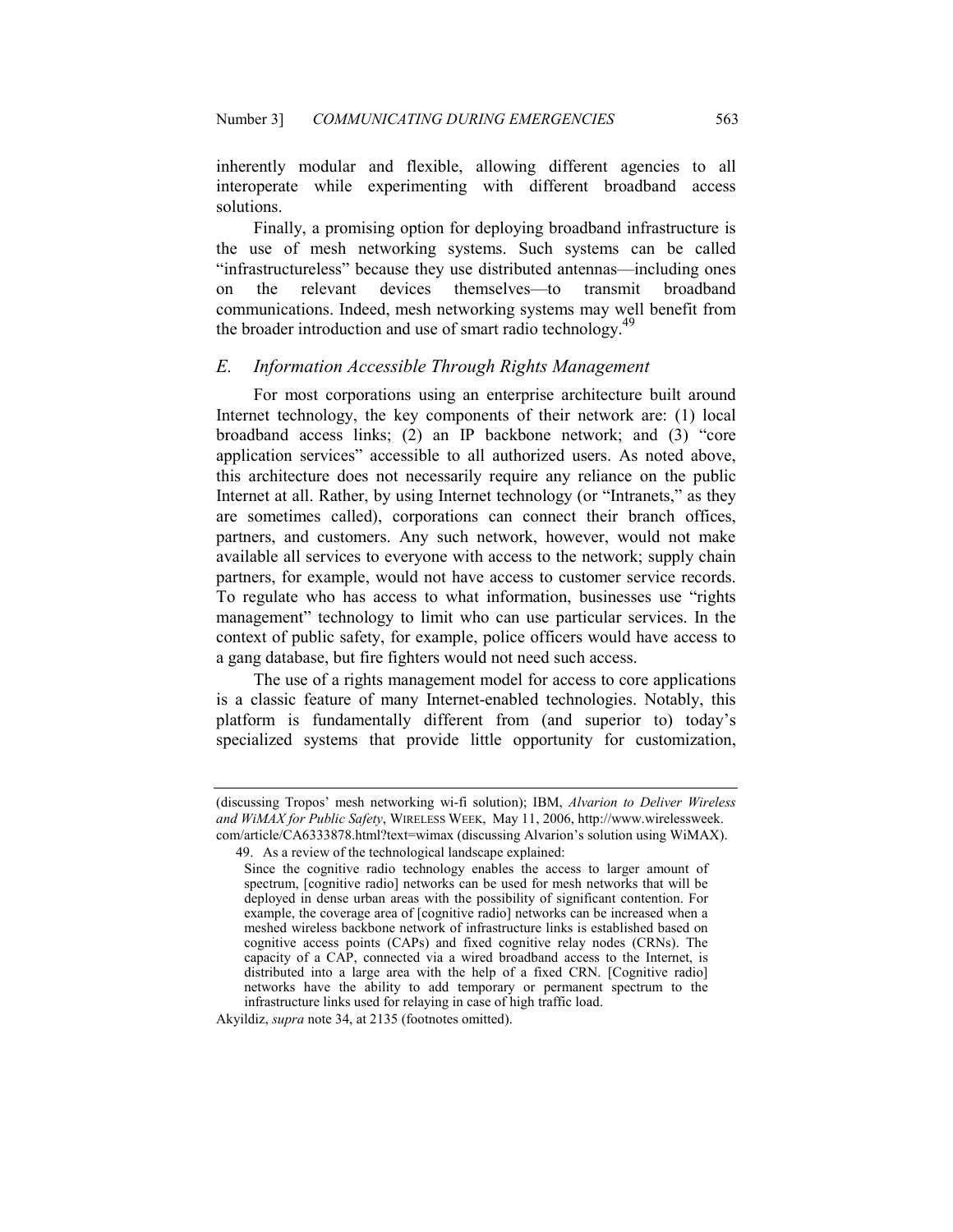evolution, or innovation. By so doing, it enables agencies to authenticate who is a permitted user and restrict their access to information—regardless of what underlying network they are using. Significantly, this model would allow considerable customization so that while the fire department might choose to share information with the local electric utility in one jurisdiction, it need not do so in another jurisdiction.

I recognize that rights management technology, as currently being used by commercial firms, is unlikely to meet all of the needs of public safety agencies. Consequently, once public safety agencies commit to use this architecture, there will be a need to drive the development of new standards to facilitate applications to meet their particular needs. Indeed, some efforts along these lines are already underway and, with an increased commitment to their use, others will progress much more effectively.<sup>50</sup> To be sure, the Department of Homeland Security's SAFECOM is encouraging such efforts by developing its Statement of Requirements,<sup>51</sup> but SAFECOM has tended to adopt a narrower conception of interoperability (as focused on the use of radios by traditional first responders).

To appreciate the opportunities for shared applications regulated by rights management technology, consider some of the initiatives underway in Maryland. At present, Maryland is prioritizing the development of technologies to enable electronic fingerprinting and biometric identification. This system, at least as envisioned, would enable state police officers to make criminal record checks from mobile data terminals in their cruisers as well as to transmit this information on an as needed basis.<sup>52</sup> If implemented on a shared network managed by rights management, however, this information could also easily be made available—on an as needed basis—to other agencies (say, local police).

 <sup>50.</sup> One such effort underway involves a coalition of first responders working to develop an Extensible Markup Language ("XML")-based standard (i.e., the Emergency Data Exchange Language ("EDXL")). This system will enable a panoply of different agencies that might be called to the scene of an accident (i.e., public safety, transportation, and medical personnel) to share information with one another. Diane Frank, First Responders Seek Common Lingo, FEDERAL COMPUTER WEEK, Nov. 15, 2004, http://www.fc w.com/article84556.

<sup>51</sup>. See K.C. Jones, Emergency Responders Can't Communicate, DHS Warns, TECH WEB, May 11, 2006, http://www.techweb.com/wire/security/187202152 (noting that Department of Homeland Security "will set functional requirements and performance standards"). See also Press Release, U.S. Dep't of Homeland Security, Homeland Security First to Define Interoperability Requirements for Nation's First Responder Community (Apr. 26, 2004), http://www.dhs.gov/xnews/releases/press\_release\_0396.shtm.

 <sup>52.</sup> Alice Lipowicz, Buying Power, WASH. TECH., Oct. 16, 2006, http://www.washingto ntechnology.com/news/21\_20/statelocal/29516-1.html.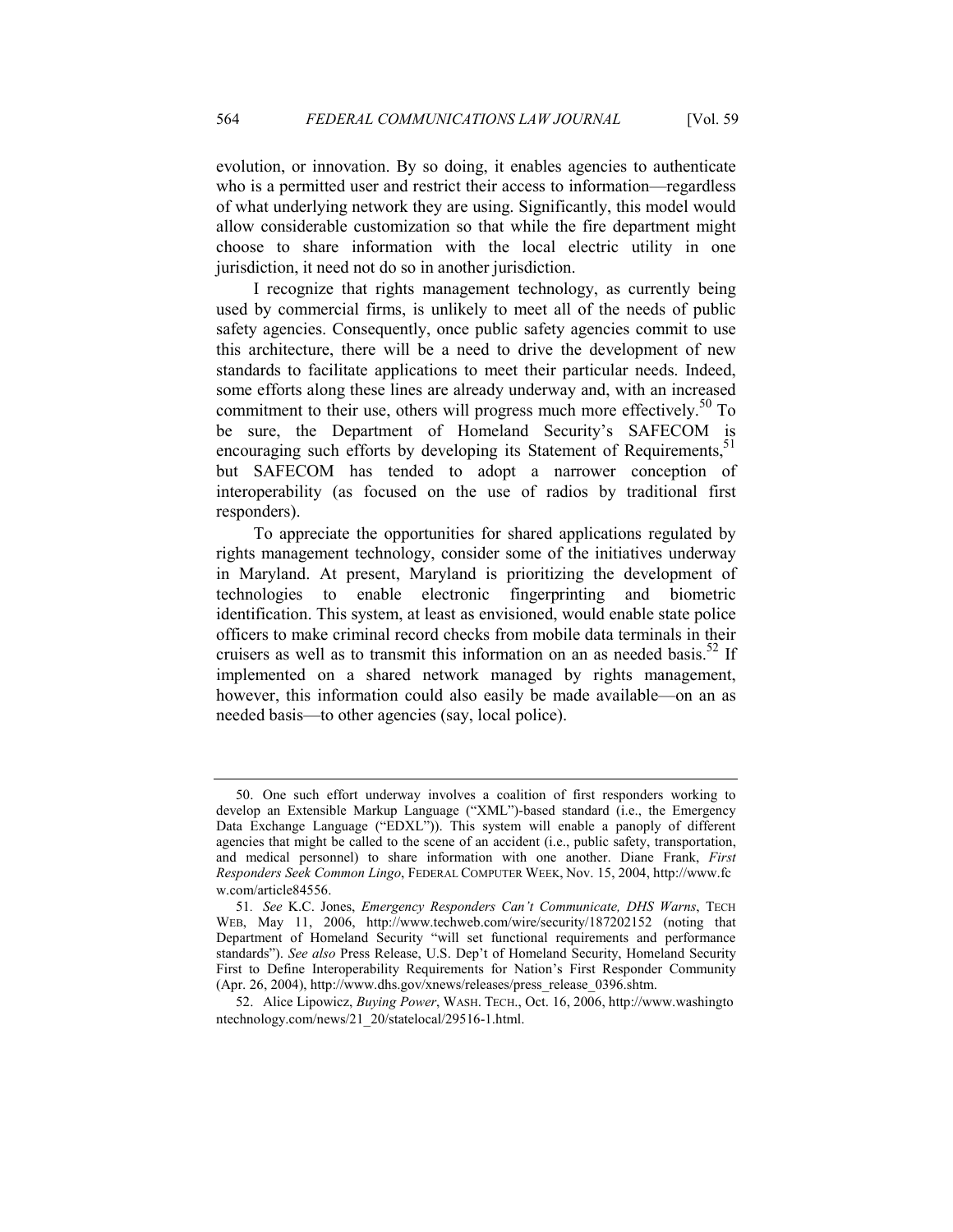The architecture described above—which is flexible, extensible, and based on IP technology—provides a far more effective means of ensuring both operability and interoperability than by simply providing more spectrum and more funds for traditional equipment. All too often, policymakers are addressing interoperability issues by looking in the rear view mirror, ignoring new technological opportunities, and failing to realize the underlying causes of interoperability. As Jon Peha has explained, "[o]ne cannot easily 'fix' interoperability as an afterthought to today's infrastructure, any more than one can easily 'fix' fuel efficiency on a racecar that was designed exclusively for maximum speed."<sup>53</sup> Unfortunately, as discussed in Part IV, developing and implementing appropriate technologies are only part of the solution, as the thousands of different agencies with jurisdiction to adopt unique information and communications technologies greatly complicates any efforts to improve interoperability.

#### IV. A FRAMEWORK FOR LEADERSHIP

Under the United States' governmental system, local agencies are both empowered—and indeed expected—to make individualized decisions about their information and communications technology needs. From the perspective of viewing public safety communications as an enterprise, the current model resembles a corporation where the marketing department adopts one email system while its legal department adopts another one, thereby complicating communications between the two and creating unnecessary inefficiencies.

To date, federal policy has yet to view public safety communications as an integrated system. Rather, policymakers have traditionally provided grants of money and spectrum to local agencies to use as they see fit—as opposed to using federal oversight to facilitate cooperation.<sup>54</sup> On account of the limited (if any) cooperation between different agencies, it should not be a surprise that the system of public safety communications infrastructure—designed by many thousands of independent decision makers—would produce "a tangle of systems that do not interoperate."<sup>55</sup>

In general, the current model in place for facilitating interoperability can be summed up with the mantra "more spectrum and more money" for local agencies. Indeed, the "Deficit Reduction Act of 2005," which is sometimes called the "plan of record" on public safety interoperability,

 <sup>53.</sup> Jon M. Peha, How America's Fragmented Approach to Public Safety Wastes Money and Spectrum, Telecomm. Pol'y Res. Conf. (2005), at 15, http://web.si.umich.edu/tprc/paper s/2005/438/Peha\_Public\_Safety\_Communications\_TPRC\_2005.pdf.

 <sup>54.</sup> See Peha, supra note 4, at 5.

 <sup>55.</sup> Peha, supra note 8.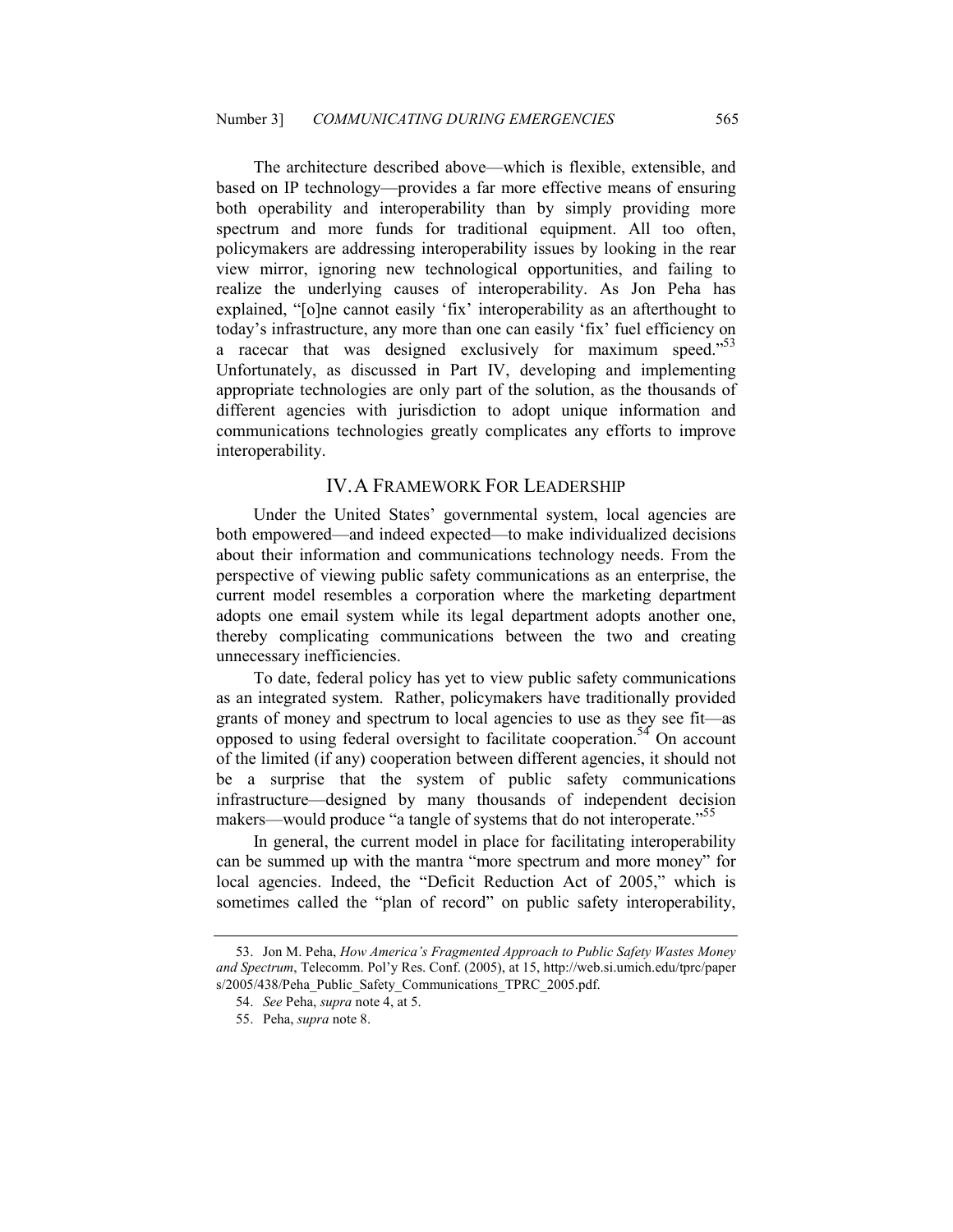pursues just this strategy, providing more money (\$1 billion for interoperability grants) and more spectrum (24 MHz of spectrum cleared as a result of the DTV transition) without addressing the more fundamental flaws of public safety communications. This strategy, however, will almost certainly ensure that we remain on the current path whereby public safety agencies are investing enormous sums of money into a technologically antiquated model. Fortunately, policymakers are increasingly appreciating the flaws of this model, recognizing that funding public safety agencies to the tune of \$3 billion per year without developing a next generation technological architecture will leave public safety without the opportunities created by the Internet revolution.<sup>56</sup>

Equally important as developing an appropriate technological architecture is developing a framework for intergovernmental relations to spur coordination between a myriad of different agencies. To be sure, the use of IP networking provides a more flexible network architecture than the model used by current public safety radios. But that flexibility only *allows* firms to interoperate; it still takes leadership to encourage and facilitate interoperability. Indeed, without the proper leadership and incentives, local public safety agencies accustomed to making their own decisions are unlikely to cooperate and seek to interoperate with one another.<sup>57</sup>

The Alaska Land Mobile Radio system discussed above provides a vivid illustration of how cooperation and clear leadership about technology decisions can make an enormous difference.<sup>58</sup> Even though that system relies on digital trunking (and not the set of technologies championed above), the same success in facilitating coordination using that technology can be used to facilitate interoperability using new technologies. In that case, the major impetus for the project was federal money that was pegged to a coordinated system and leadership that believed in the project. Such pressures, as the ALMR case demonstrates, are necessary because people do lose some control when they cooperate and, other things being equal, will resist giving up that control without a fight.<sup>59</sup> Consequently, to drive

 <sup>56.</sup> Lipowicz, supra note 52.

 <sup>57.</sup> As numerous experts have related, "all the technology and money in the world will do little for interoperable communications unless the emergency responders are convinced that they should communicate with each other." Jackson, supra note 10.

 <sup>58.</sup> In another promising effort, the Wireless Accelerated Responder Network ("WARN") project envisions allowing broadband access to a number of agencies and permitting interoperable, city-wide, real-time video tools for remote surveillance and detection. U.S. Department of Commerce before the Committee on Homeland Security's Subcommittee on Emergency Preparedness, Science and Technology, 109th Cong. (2006) (testimony of John M.R. Kneuer, Acting Assistant Sec'y for Commc'ns and Info. Admin.), available at http://www.ntia.doc.gov/ntiahome/congress/2006/Kneuer\_interoperable\_04250 6.htm.

 <sup>59.</sup> As one observer stated with regard to new systems, "[p]eople are going to ask, 'Am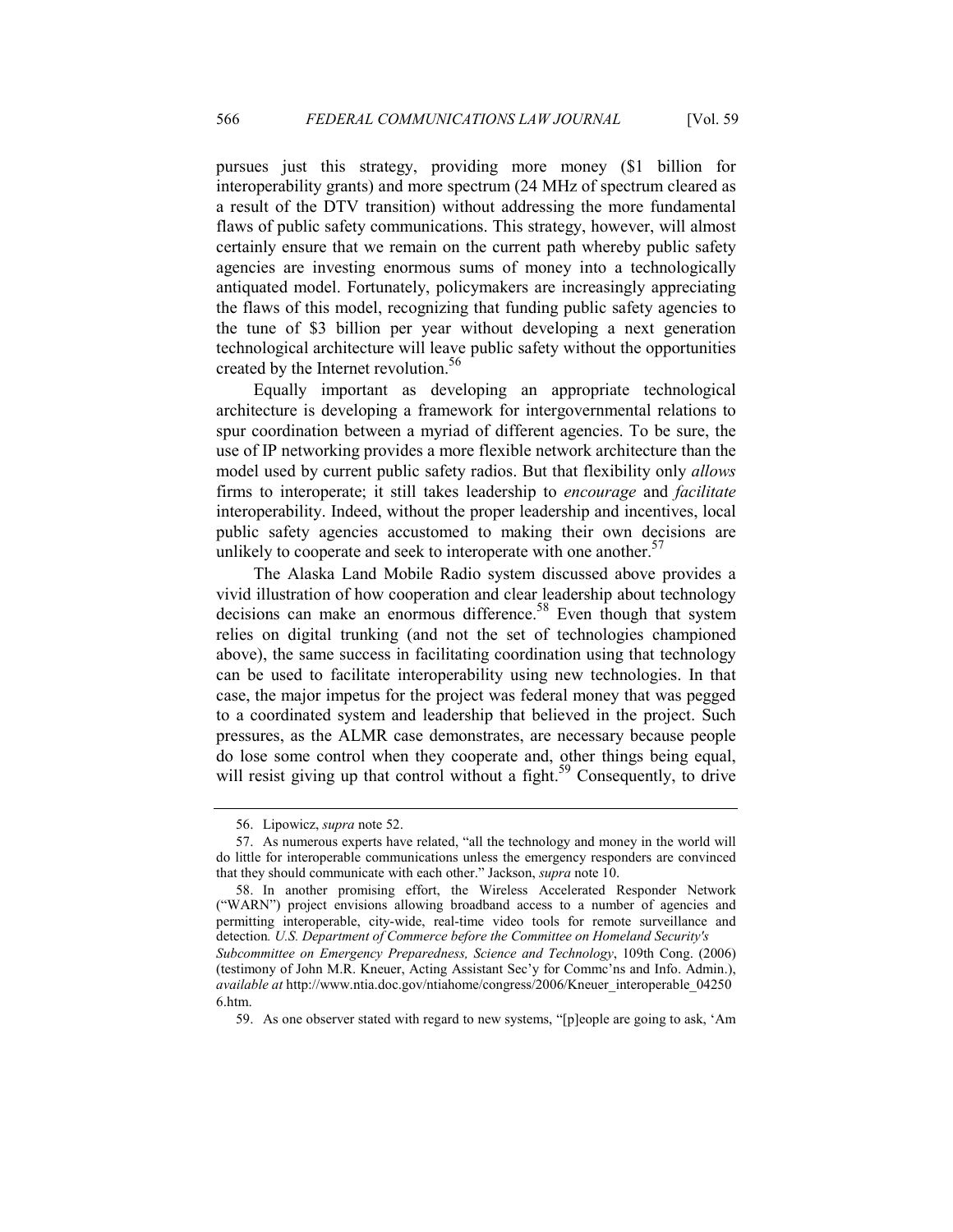technology adoption, the federal government should use its control of money and spectrum more strategically, and states should be required to assume greater leadership in developing interoperability plans that will coordinate the information and communications technology needs of all relevant agencies.

#### A. The Federal Government

Traditionally, the federal government has viewed itself largely as an enabler of progress to be made at the local level. Consequently, the federal government has traditionally divided spectrum licenses into locality and agency-specific licenses and issued grants to the relevant agencies—as opposed to being managed or restricted by a statewide (or region-wide) program. In the case of spectrum, the decision to grant local licenses is particularly unfortunate in that it is coupled with a policy of forbidding the leasing of this spectrum, thereby creating the illusion that spectrum is free and reinforcing the notion that local public safety agencies should operate their own wireless networks. On account of such policies, as the House of Representatives Committee Investigating the Katrina Disaster concluded, "[s]tate and local governments [continue to be] responsible for designing and coordinating their efforts, and [have] failed to make meaningful progress despite knowledge of the problem for years and the expenditure of millions in federal funds."<sup>60</sup>

It is critical that the federal government recognize the need for strong incentives to encourage the embrace of a broader architecture that facilitates interoperability. As noted above, there is an understandable caution about relinquishing control and trying new technological approaches. But more than just this caution, there is a serious principalagent problem that limits the attractiveness of the architecture described in Part III (or any architecture that would displace the traditional prerogatives of local agencies). In particular, the adoption of new technologies (such as those discussed in Part III) may clash with the self-interest of a local official who operates a public safety network and wants to continue doing what she knows well.

The federal government is well positioned to address the conflict of interest problems by dispelling the plausible reasons for sticking to the old technology and by providing incentives for states to forge a new path

I going to lose any power or control?' Everyone has a little less control but, overall, they have better capability. Once you get past the egos, it all makes sense." Jackson, *supra* note 10.

 <sup>60.</sup> A Failure of Initiative: The Final Report of the Select Bipartisan Comm. to Investigate the Preparation for and Response to Hurricane Katrina, H.R. Rep. No. 000-000 at 174 (2006), *available at* http://www.c-span.org/pdf/katrinareport.pdf (emphasis added).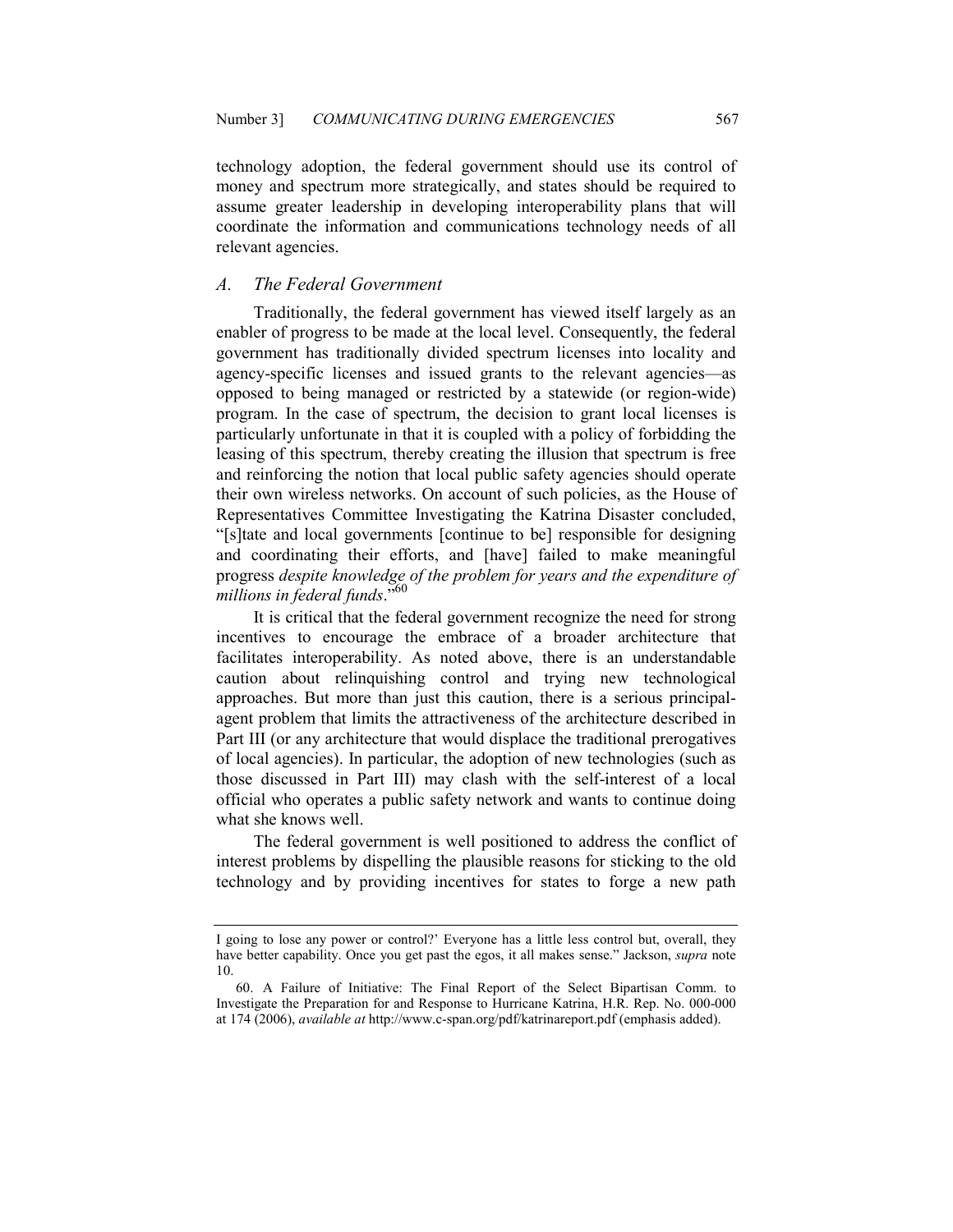ahead. In terms of the objections to shared networks, a regular refrain of local public safety officials is that such networks (say, those using IP technology) often fall short on the reliability and security fronts. This objection, however, fails to appreciate that large numbers of critical mission networks rely on commercial off-the-shelf equipment and commercial networks that use Internet technology. Moreover, the flexibility of such networks, particularly when part of an extensible architecture that includes legacy equipment, promises levels of redundancy that far exceed the capability of current networks.

A recent Aspen Institute report highlighted that policymakers championing a next generation technology for public safety must overcome a "culture of resistance." In particular, the conference report (quoting Charlottesville Fire Department Chief Charles Werner), explained:

the history of fiefdoms within the respective agencies obscures the "gains from cooperation." In many cases, managers of legacy radio systems tell chiefs that "you need to stick with the traditional land mobile radio system" or the system won't remain secure. To be sure, education and demonstration projects are part of the answer because there is a basic lack of understanding about how modern networks are designed and managed—for example, security stems from effective encryption, not physically separate networks. Yet education alone will not do the trick. As Chief Werner recounted from his experience, getting beyond the silo-based approach is starting to happen where incentives for cooperation—in the form of federal grants—create opportunities to bring together groups of distinct agencies and individuals through consensus-building leadership.

Moreover, this report also emphasized that the failings in cooperation are not limited to public safety communications, but also cover related failings in government usage of technology (such as  $E-911$  systems).<sup>62</sup>

The federal government's reorientation of its model for issuing interoperability grants and licenses for spectrum would be a crucial step in creating powerful incentives for agencies to adopt new technologies and facilitate interoperability. This change should be accompanied by the federal government's leadership in developing the technologies noted above and promoting state leadership and coordination to spur that transition, including the use of accountability metrics that ensure federal funds are spent effectively. Moreover, during the early stages of promoting

<sup>61</sup>. See Philip J. Weiser, Clearing the Air: Convergence and the Safety Enterprise 24– 25 (The Aspen Institute 2006) available at http://www.aspeninstitute.org/atf/cf/%7BDEB6F 227-659B-4EC8-8F848DF23CA704F5%7D/C&S%20FINALAIRSREP06.PDF.

<sup>62</sup>. See id. at 25. See also DALE HATFIELD, A REPORT ON TECHNICAL AND OPERATIONAL ISSUES IMPACTING THE PROVISION OF ENHANCED 911 (2002), available at http://gullfoss2.fcc.gov/prod/ecfs/retrieve.cgi?native\_or\_pdf=pdf&id\_document= 6513296239.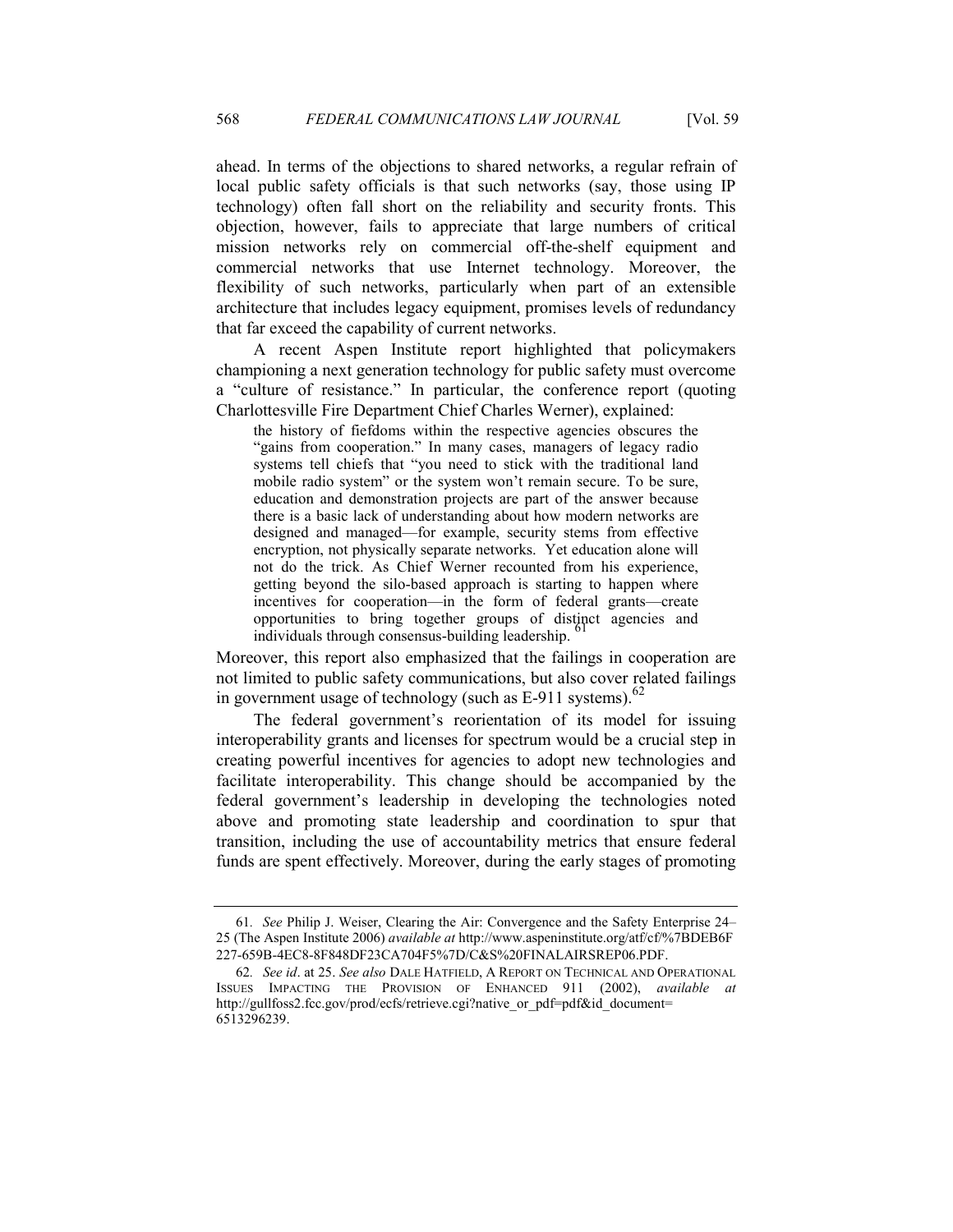the new technologies, the federal government can play a critical role in supporting demonstration projects and publicity for best practices to encourage states to begin to embrace the opportunities available in public safety communications.

In terms of the federal government's leadership in developing new technologies, there is an increasing awareness that the federal government must assume a leadership role in spurring interoperability. For starters, there is an increased recognition that certain standards development activity should be supported at the federal level.<sup>63</sup> Similarly, there is a growing awareness of the value of investigating the potential of emerging technologies.64 Indeed, the National Institute of Justice is already pursuing this course, as it "has made significant investments in new technologies such as SDR, cognitive radio, and satellite communications for rural agencies."<sup>65</sup>

To ensure that the federal government's technological leadership role is most effective, it should be guided by a basic reference model—based on the technologies discussed in Part III—that will guide the public safety communications systems of the future.<sup>66</sup> Such a model would outline the basic technological architecture (and set of technologies) that public safety agencies would use to communicate and manage their information needs. This system, moreover, would leave some discretion to state and local authorities, but would insist on certain requirements and components that are necessary to enable effective public safety communications. The model would, for example, emphasize that a broadband access link is critical, but it would not necessarily dictate what type of technology or strategy would be used to provide this link.

With a reference model in mind, the federal government should develop a hierarchy of critical steps for individual state-led systems to embrace. This hierarchy would take the form of a set of envisioned outcomes and specific metrics that would be used to measure progress. The federal government is well positioned to bring together the affected stakeholders to identify the currently available technologies and best

 <sup>63.</sup> The National Emergency Management Reform and Enhancement Act of 2006, for example, would require that the Department of Homeland Security develop the necessary voluntary consensus standards in three years to facilitate a migration to a next generation architecture. Moreover, the bill would also call for enhanced state leadership—in the form of interoperability plans. See H.R. 5351, 109th Cong. (2d Sess. 2006).

 <sup>64.</sup> Peha, supra note 4, at 15.

<sup>65</sup>. The State of Interoperability: Perspectives on Federal Coordination of Grants, Standards, and Technology Before the Comm. on Homeland Security, 109th Cong. 3 (2006) (statement of John S. Morgan, Assistant Dir. for Sci. and Tech., Dep't of Justice) available at http://www.ojp.usdoj.gov/ocom/testimonies/morgan\_test\_060425.pdf.

 <sup>66.</sup> See Weiser, supra note 61.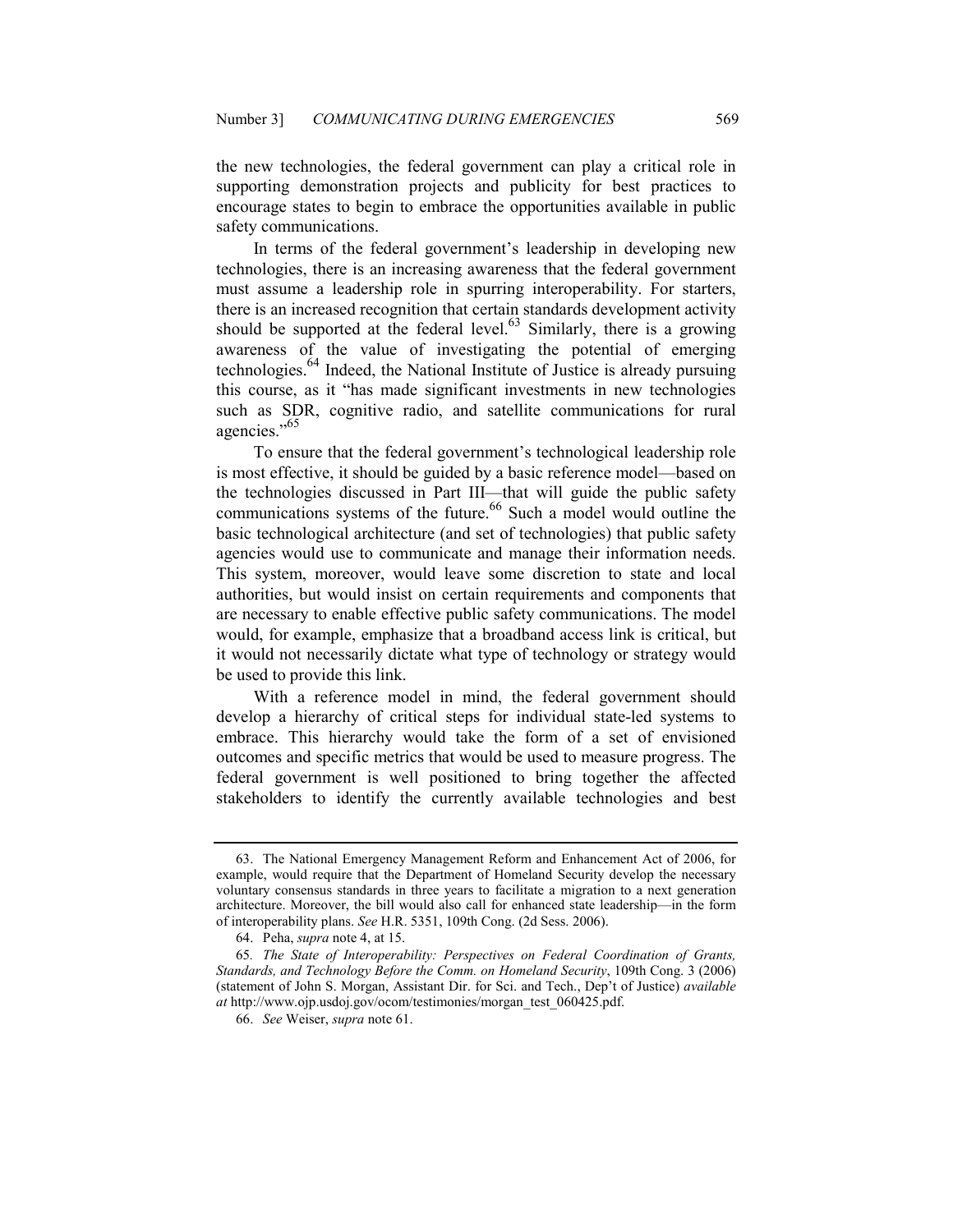practices that could inform such an action plan. Again, this action plan would not require an abandonment of legacy systems or a one-size-fits-all solution, but it would require the migration toward an overall flexible and extensible architecture that leverages technologies currently being used by commercial firms.

To do its part, the Federal Communications Commission ("Commission") should gear its spectrum policy decisions to spur the adoption of the architecture outlined above. First, the Commission should ensure that any decision to award spectrum licenses to local agencies is conditioned on participation in a state or regional plan to migrate to a next generation architecture. Such a step would dovetail nicely with the Commission's current practice of requiring the local public safety agencies to operate under the oversight of regional frequency coordinators, which seek to limit interference and facilitate cooperation. Second, the Commission should investigate possible strategies for facilitating the development of a next generation broadband interoperable architecture. Third, the Commission should investigate strategies for better organizing the planned assignment of additional safety spectrum in the upper 700 MHz band to enable broadband networking, either on spectrum dedicated to public safety alone or in a manner that would integrate with commercially available spectrum. Finally, the Commission should consider allowing secondary markets for public safety users, thereby allowing users to both access and lease spectrum pursuant to secondary market rules.<sup>67</sup>

#### B. Empowering State Leadership<sup>68</sup>

The federal government should no longer provide funds directly to local agencies. Such a strategy only invites and facilitates the lack of cooperation that has plagued public safety communications to date. Rather, the federal government should work directly with state governments to spur them to take a leadership role in ensuring greater levels of operability and interoperability among public safety communications systems.<sup>69</sup> Over time,

<sup>67</sup>. In particular, allowing public safety spectrum to be leased—say, on an interruptible basis—may raise additional revenue, create robust networks with enhanced functionality, and reveal the opportunity costs of leaving this spectrum inefficiently used. See Marsh, supra note 46.

 <sup>68.</sup> This section largely reflects the discussion contained in the Aspen Report. See Weiser, supra note 61.

 <sup>69.</sup> To be sure, some state governments are already moving in this direction (with support from the National Governors Association Policy Academy on Wireless Interoperability), but federal encouragement is critical to ensuring more consistent and effective leadership. See NASCIO, WE NEED TO TALK: GOVERNANCE MODEL TO ADVANCE COMMUNICATIONS INTEROPERABILITY 2–3 (Nov. 2005), available at http://www.nascio.org/ publications/documents/NASCIO-InteropGovResearchBrief.pdf.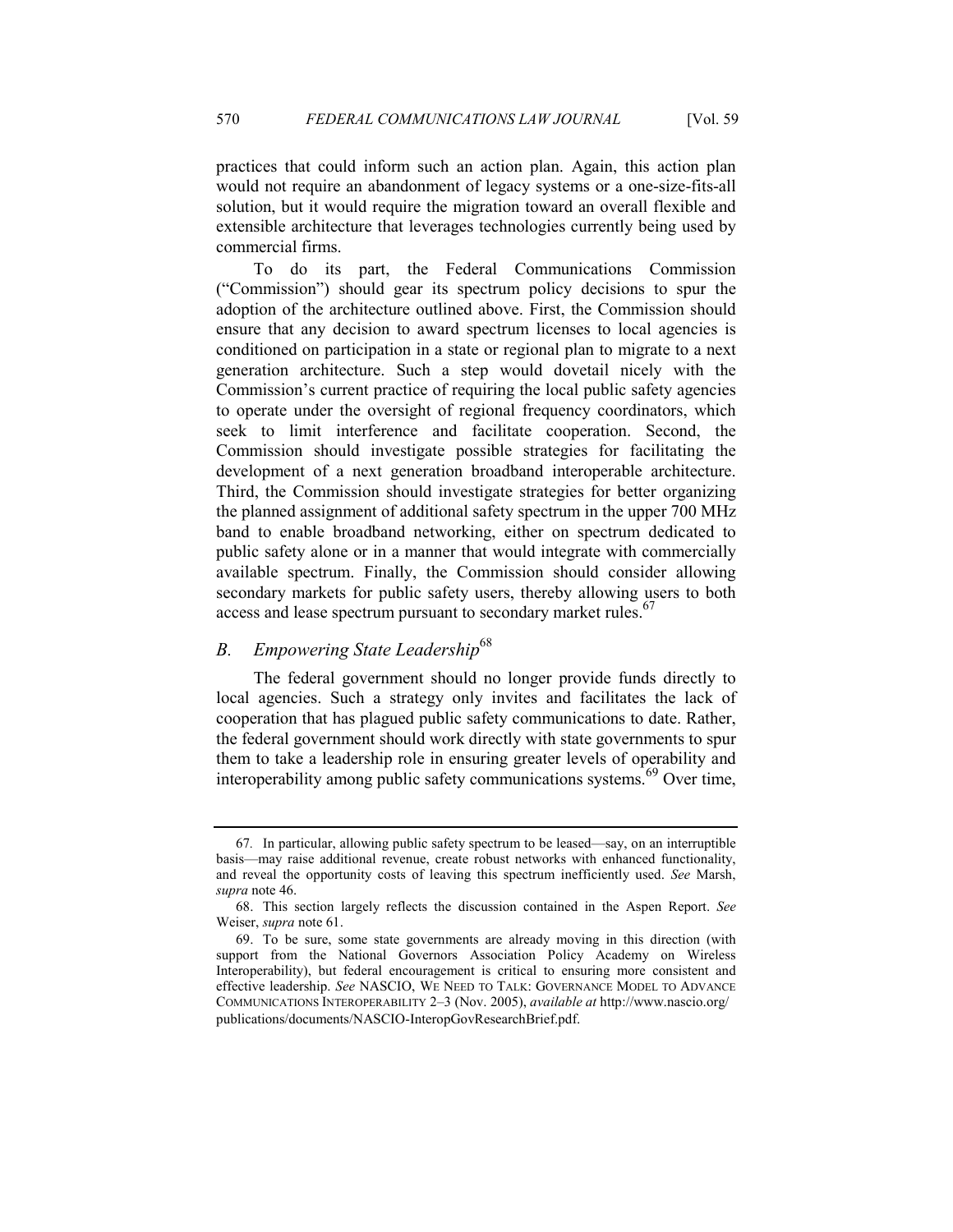the money and spectrum provided to states should be conditioned on the development of a coordinated strategy and the effective management necessary to make it happen. By so doing, the federal government can create powerful incentives for states to empower an official—say, a state chief information officer ("CIO")—to facilitate cooperation and the development of an integrated strategy.

The federal government should publicize its findings as to state progress and ensure that states are held accountable by the court of public opinion. Over time, once some states begin to lead the way in migrating toward a new technological architecture, the federal government can act as a referee of yardstick competition between states and enable transparent assessments of how different states are progressing toward a next generation architecture. Thus, for example, when forty states have adopted IP backbone networks that connect all public safety agencies, E-911 calls, and others working in conjunction with first responders (say, ambulance dispatch services), it will put considerable pressure on the ten remaining states that have yet to do so. Moreover, the federal government should perform regular audits to evaluate which states are using communications and information technology effectively.

The critical role for state governments is to develop the skills necessary to oversee an integrated emergency communications strategy. Ideally, this strategy would take a broad view of emergency response, including the current state of E-911 technology. In any event, it would certainly commit to developing shared resources where appropriate and would ensure that all federal and state funds were invested to advance the migration to a next generation architecture.

Leadership at the state level can make an enormous difference in driving adoption of advanced technologies that will provide for greater functionality and affordable systems. To spur such effective leadership, each state should appoint a single official (say, the state CIO or an emergency management head) to oversee the development of a statewide plan to migrate toward a next generation architecture. Based on the efforts of some states to better leverage the use of information and communications technology through an empowered and centralized CIO (where all IT employees worked for a single agency), there are strong reasons to believe that such a model can succeed in this area.<sup>70</sup>

The challenge for ensuring effective emergency communications is that public safety agencies should act more like enterprise customers, requiring certain functionalities and not specifying particular technologies

<sup>70</sup>. See, e.g., Tod Newcombe, Leaving His Mark, PUBLIC CIO, Nov. 8, 2005, available at http://www.public-cio.com/story.php?id=2005.11.08-97208.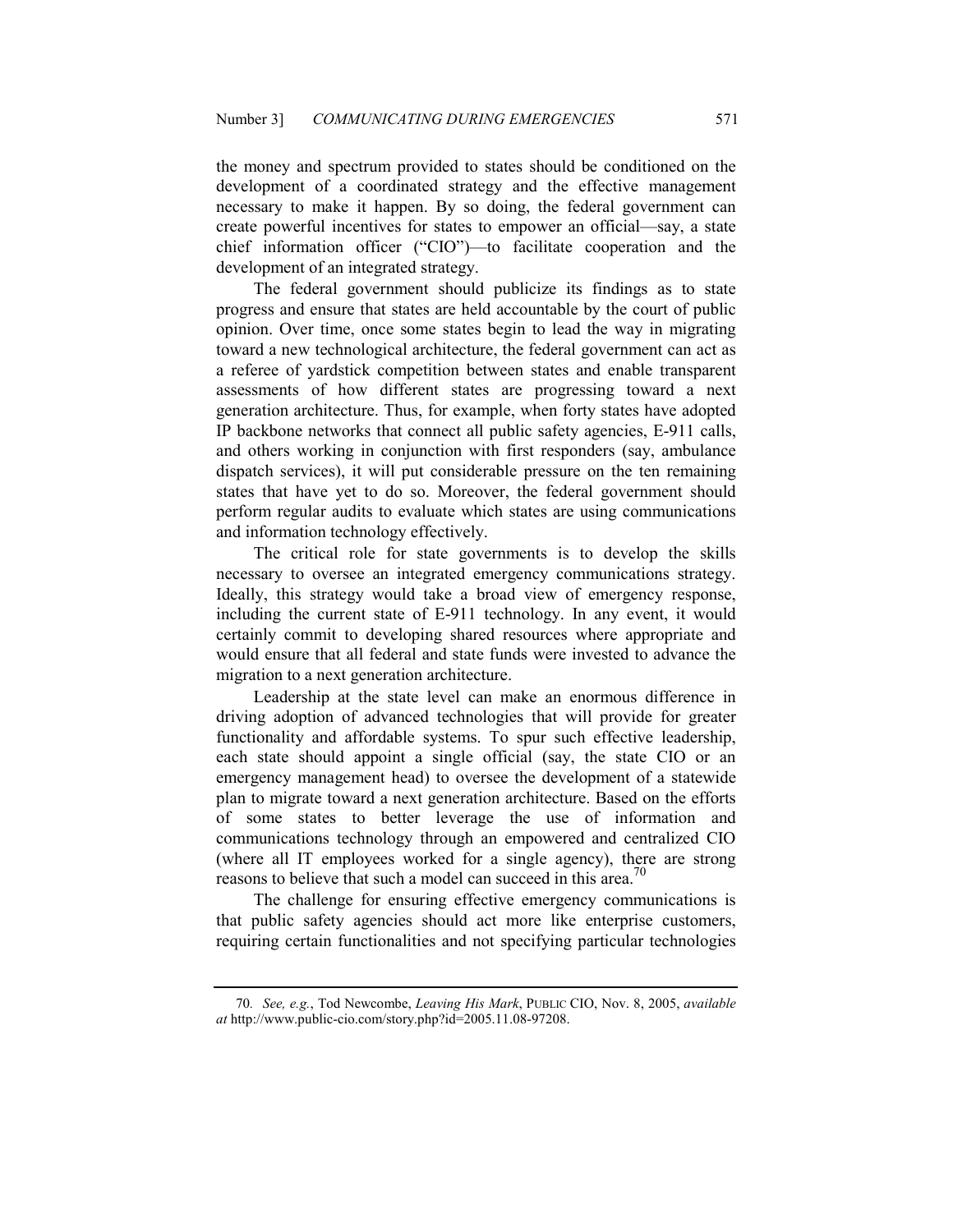that they must control and maintain. State or federal agencies can move to this model by developing Request for Proposals ("RFPs") and requirements documents that can be used by local agencies to procure the needed services and to take advantage of shared investments in information and

communications technology. Increasingly, most local public safety agencies are ill-prepared to judge the potential of modern technology—let alone to integrate it in an effective fashion. Thus, even as to the deployment of broadband access networks (an inherently local task), most local agencies will be best served by following the strategies used by larger and more sophisticated entities (say, New York City) to the extent that their strategy for building out broadband networks can work for them.<sup>71</sup>

### V. CONCLUSION

The current strategy for addressing the failings of public safety communications is essentially to make incremental progress through the implementation of digital trunking arrangements. To be sure, this step constitutes important progress and, as demonstrated in the ALMR case, can lead to important improvements. It represents, however, only a piecemeal solution to a problem that rests on the flawed foundations of a system of public safety communications that resists changes and implements solutions in a localized manner. The ultimate solution is to break away from the prevailing culture around public safety communications both with respect to its aversion to new technologies and to its resistance to oversight and accountability.

A number of emerging technologies promise to transform public safety communications into a system that is far more flexible and extensible than the current model. Unfortunately, over the last ten years, localities have spent tens of billions of dollars upgrading their communications capabilities by buying replacement equipment that, like its predecessors, was specialized and thus technologically limited. Over the next ten years, multimode radios, IP-based technology, broadband communications, cognitive radio systems, and rights management technologies all promise to transform public safety communications and to set it on a new path of technological development. In so doing, these technologies—which can be implemented alongside legacy systems—will afford agencies interoperable, secure, reliable, redundant, and highperformance communications systems.

 <sup>71.</sup> Just recently, New York City announced its plan for a \$500 million wireless broadband network that would facilitate the sharing of antiterrorism databases, fingerprints, mug shots, maps, and video. See Claudia Parsons, NYC Orders \$500 Million Emergency Data Network, PERI, Sept. 12, 2006, available at http://www.riskinstitute.org/PERI/NEWS /NYC+Orders+500+Million+Emergency+Data+Network.htm.